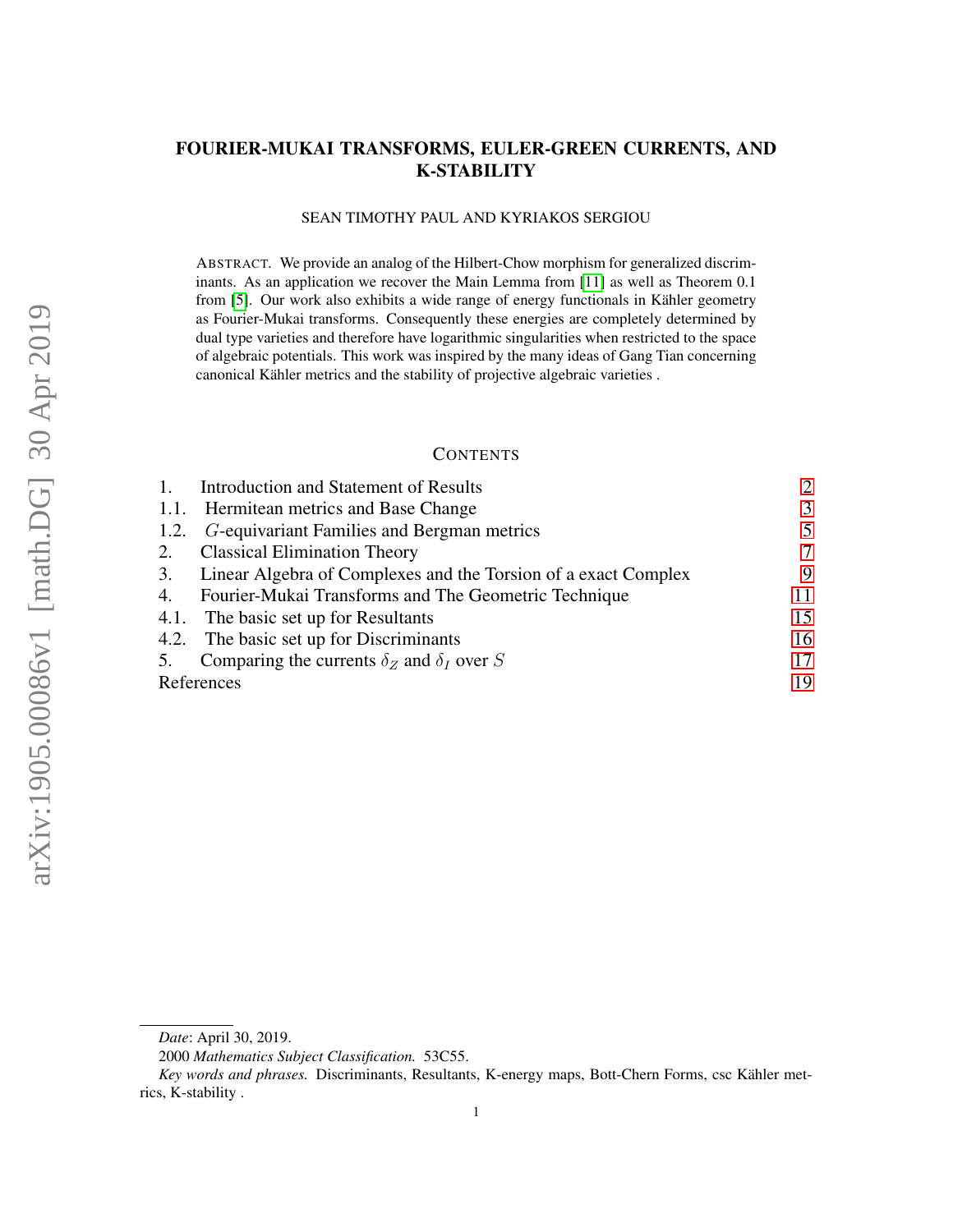## 1. INTRODUCTION AND STATEMENT OF RESULTS

<span id="page-1-0"></span>Let  $\mathbb{X} \stackrel{\pi}{\to} B$  be a flat (relative dimension *n*) family of smooth polarized, linearly normal, complex subvarieties of some fixed  $\mathbb{P}^N$  parametrized by a reduced and irreducible (quasi) projective base  $B$ . We do not assume that  $B$  is smooth. Let  $Q$  be a locally free sheaf of rank  $n + 1$  over  $X$ . We assume that

(\*\*) There is a finite dimensional subspace  $W \subset \Gamma(\mathbb{X}, Q)$  generating each fiber . (\*\*)

This is equivalent to an exact sequence of vector bundles over  $X$ 

$$
0 \longrightarrow \mathcal{S} \longrightarrow \mathbb{X} \times W \longrightarrow Q \longrightarrow 0
$$

where the sub bundle S is the kernel of the evaluation map  $X \times W \longrightarrow Q$ .

This defines

$$
\bullet\; \mathcal{E}:=Q\otimes \mathcal{O}_{\mathbb{P}(W)}(1)
$$

•  $\Psi \in \Gamma(\mathbb{X} \times \mathbb{P}(W), Q \otimes \mathcal{O}_{\mathbb{P}(W)}(1))$  (the evaluation section)

$$
\bullet\ I := \mathbb{P}(\mathcal{S}) = (\Psi = 0) \subset \mathbb{X} \times \mathbb{P}(W)
$$

$$
\bullet \; Z := \pi(I)
$$

By abuse of notation we also denote by  $\pi$  the projection

$$
\pi: \mathbb{X} \times \mathbb{P}(W) \longrightarrow B \times \mathbb{P}(W)
$$

The situation may be visualized as follows

$$
\mathcal{E} \downarrow \qquad \qquad \mathcal{E} \downarrow
$$
\n
$$
I \stackrel{\iota}{\longrightarrow} \mathbb{X} \times \mathbb{P}(W)
$$
\n
$$
\downarrow \qquad \qquad \downarrow \pi
$$
\n
$$
Z \stackrel{\iota}{\longrightarrow} B \times \mathbb{P}(W)
$$
\n
$$
\downarrow \qquad \qquad \downarrow
$$
\n
$$
B \longrightarrow B
$$

Observe that the codimension of I in  $X \times \mathbb{P}(W)$  is equal to  $n + 1$ .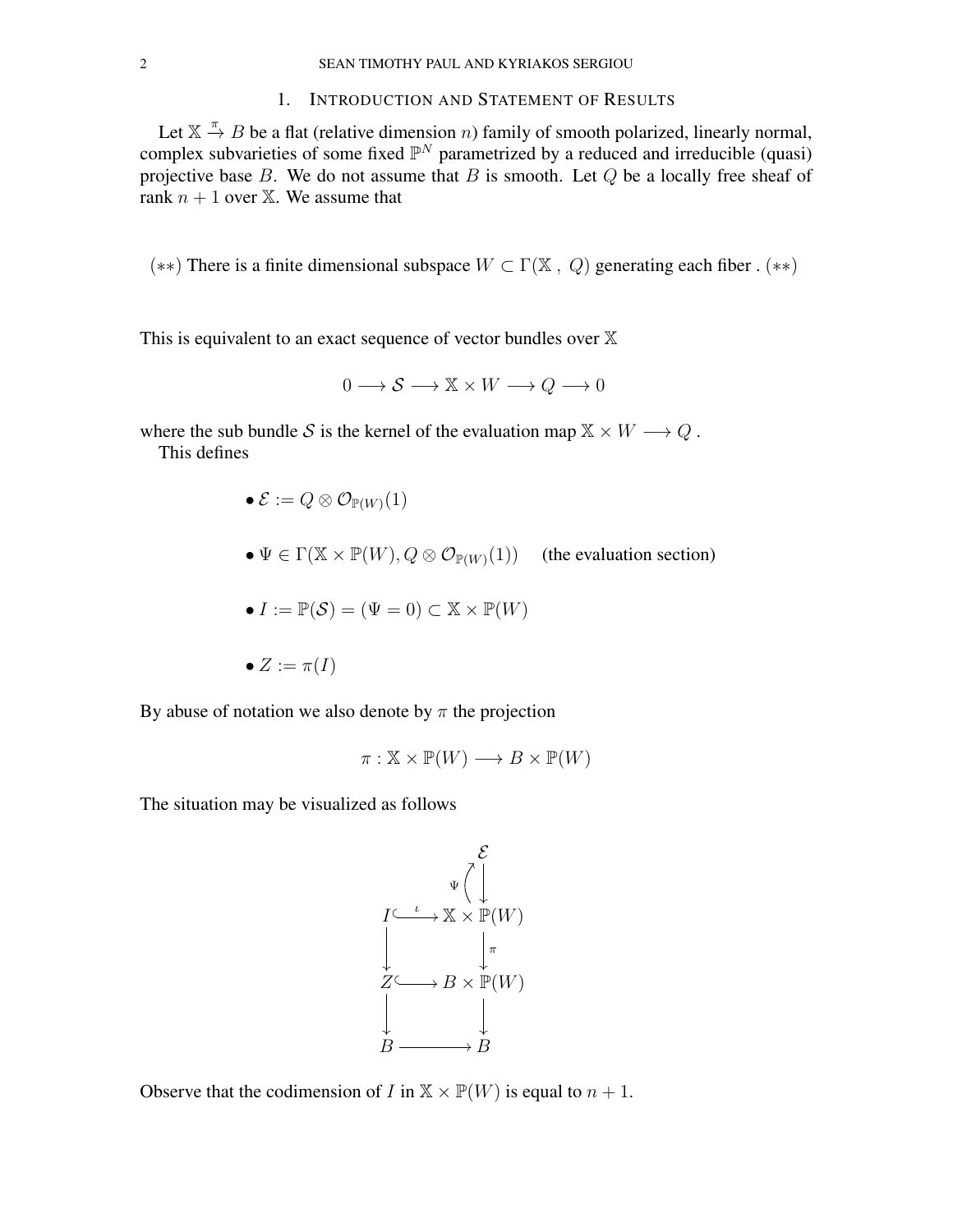The **basic assumption** in this paper is that  $I \stackrel{\pi}{\longrightarrow} Z$  is a *simultaneous resolution of singularities*. This means:

*i*) 
$$
I \xrightarrow{\pi} Z
$$
 is birational.

*ii*) For each 
$$
b \in B
$$
  
\n $I_b := \mathbb{P}(\mathcal{S} |_{\mathbb{X}_b}) \xrightarrow{\pi} Z_b := Z \cap (\{b\} \times \mathbb{P}(W))$  is also birational.

Our basic assumption implies that the codimension of  $Z_b$  in  $\mathbb{P}(W)$  is one. All of this data will be called a *basic set up* for the family  $X \rightarrow B$ .

Next we observe that the degrees of the divisors  $Z_b$  are constant in  $b \in B$ . This follows at once from the identity

$$
\deg(Z_b) = \int_{\mathbb{X}_b} c_n(Q|_{\mathbb{X}_b}) > 0.
$$

We will denote this common degree by  $\hat{d}$ 

$$
\deg(Z_b) = \widehat{d} \quad \text{for all } b \in B \; .
$$

Therefore, for each  $b \in B$  there is a unique (up to scale) irreducible polynomial  $f_b$ 

$$
f_b \in \mathbb{C}_{\widehat{d}}\left[W\right] \setminus \{0\}
$$

such that

$$
(f_b=0)=Z_b.
$$

We may therefore define a map

$$
\Delta: B \longrightarrow |\mathcal{O}(\widehat{d})| := \mathbb{P}(\mathbb{C}_{\widehat{d}}[W]) \quad \Delta(b) := [f_b].
$$

The main result of this paper is the following

<span id="page-2-1"></span>**Theorem 1.1.**  $\Delta$  *is a morphism of quasi-projective varieties. In particular,*  $\Delta$  *is holomorphic.*

<span id="page-2-0"></span>1.1. Hermitean metrics and Base Change. Now we introduce Hermitean metrics on everything via "base change". Let  $S$  be a smooth complex algebraic variety together with a morphism to the base of our family  $X \longrightarrow B$ 

$$
S\longrightarrow B.
$$

The basic set up over  $B$  may be pulled back to a basic set up over  $S$ . The corresponding morphism will still be denoted by  $\Delta$ . Our first assumption on S is that

$$
\Delta^* \mathcal{O}(1) \cong \mathcal{O}_S \qquad \mathcal{O}(1) := \text{the hyperplane over } |\mathcal{O}(\widehat{d})| \; .
$$

Equivalently we may "lift" the map  $\Delta$  the the cone over  $|\mathcal{O}(\hat{d})|$ 

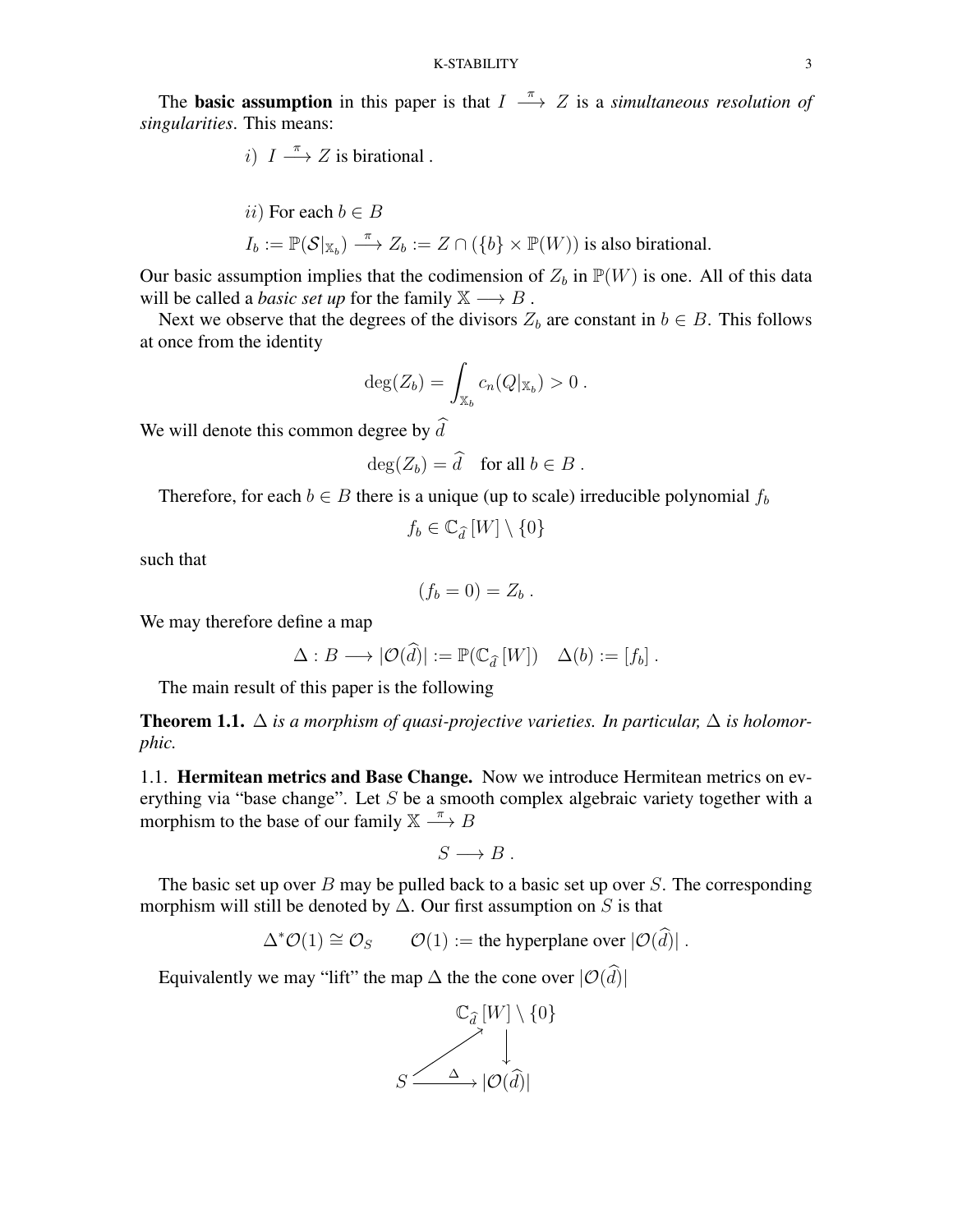By abuse of notation the lifted map will also be denoted by  $\Delta$ . Next we fix a positive definite Hermitean form  $\langle \cdot, \cdot \rangle$  on W. We let  $\mathcal{H}^+(W, \langle \cdot, \cdot \rangle)$  denote self adjoint positive linear maps on W. This parametrises all postitive Hermitian forms on W. Let  $h$ be a smooth map

$$
h: S \longrightarrow \mathcal{H}^+(W, \langle \cdot, \cdot \rangle).
$$

Using this map we define a "dynamic" metric  $H_S$  on the trivial bundle  $\mathbb{X}_S \times W$ 

$$
H_S(p) < w_1, w_2 > := < h(\pi(p))w_1, w_2 > .
$$

Similarly we have the "static" metric

$$
H_0(p) < w_1, w_2 > := < w_1, w_2 > .
$$

These metrics descend to metrics  $H_S^Q$  $S<sub>S</sub><sup>Q</sup>$  and  $H<sub>0</sub><sup>Q</sup>$  on Q. The Hermitean inner product on W induces a Fubini Study metric  $h_{FS}^m$  on  $\mathcal{O}_{\mathbb{P}(W)}(m)$  for any  $m \in \mathbb{Z}$  as well as a Kähler form  $\omega_{FS}$  on  $\mathbb{P}(W)$  . This will be fixed throughout the paper. Tensoring  $H_S^Q$  $S<sub>S</sub><sup>Q</sup>$  and  $H<sub>0</sub><sup>Q</sup>$  with  $h_{FS}$ gives two metrics  $H_S^{\mathcal{E}}$  and  $H_0^{\mathcal{E}}$  on  $\mathcal{E}$ .

We need the following result from [\[1\]](#page-18-3).

### Theorem 1.2. (Bismut, Gillet, Soulé)

*Let*  $\mathcal{E}$   $\stackrel{\pi}{\longrightarrow}$  *M be a rank r holomorphic vector bundle over a complex manifold M. Given* any Hermitean metric  $H^{\mathcal{E}}$  on  $\mathcal E$  there exists a current  $\hat{\mathrm e}(H^{\mathcal{E}}) \in \mathcal D^{'}(\mathcal{E})$  whose wave front set is included in  $\mathcal{E}^*_{\mathbb{R}}$  and which satisfies the following equation of currents on  $\mathcal E$ 

$$
\frac{\sqrt{-1}}{2\pi}\partial\overline{\partial} \hat{\mathbf{e}}(H^{\mathcal{E}}) = \delta_M - \pi^* \mathbf{e}(H^{\mathcal{E}}) .
$$

The current  $\hat{\mathbf{e}}(H^{\mathcal{E}})$  can be pulled back to M by any section  $\mathbf s$  and satisfies

$$
\frac{\sqrt{-1}}{2\pi} \partial \overline{\partial} s^* \hat{\mathbf{e}}(H^{\mathcal{E}}) = \delta_{Z(\mathbf{s})} - \mathbf{e}(H^{\mathcal{E}})
$$

where  $e(H^{\mathcal{E}}) \in C^{\infty}(\Lambda_M^{r,r})$  is the Euler form of  $\mathcal E$  in Chern-Weil theory. Moreover, given two Hermitean metrics  $H_0^{\mathcal{E}}$  and  $H_1^{\mathcal{E}}$  the difference of the corresponding currents is smooth *and up to* ∂ *and* ∂ *terms is given by*

$$
\mathbf{s}^*\hat{\mathbf{e}}(H_0^{\mathcal{E}}) - \mathbf{s}^*\hat{\mathbf{e}}(H_1^{\mathcal{E}}) = -\mathbf{e}(H_1^{\mathcal{E}}, H_0^{\mathcal{E}})
$$

where  $e(H_1^{\mathcal{E}},H_0^{\mathcal{E}})$  denotes the Bott-Chern double transgression of the Euler form with re*spect the given metrics.*

We apply this result to our situation.  $M = \mathbb{X} \times \mathbb{P}(W)$ ,  $\mathcal{E} = \mathcal{Q} \otimes \mathcal{O}(1)$ ,  $s = \Psi$  so that  $Z(\mathbf{s})=I.$ 

We assume that our two metrics  $H_0^{\mathcal{E}}$  and  $H_S^{\mathcal{E}}$  satisfy the following conditions <sup>[1](#page-3-0)</sup>: √

$$
\text{A1.} \ \frac{\sqrt{-1}}{2\pi} \partial \overline{\partial} \Psi^* \hat{\mathbf{e}} (H_0^{\mathcal{E}}) \wedge \omega_{FS}^l = \delta_I \wedge \omega_{FS}^l \quad l+1 := \dim(W)
$$

A2. The function 
$$
S \ni s \mapsto \int_{\mathbb{X}_s \times \mathbb{P}(W)} \Psi^* \hat{\mathbf{e}}(H_S^{\mathcal{E}}) \wedge \omega_{FS}^l
$$
 is pluriharmonic.

<span id="page-3-0"></span><sup>&</sup>lt;sup>1</sup>Condition A2 comes from Lemma 4.1 on pg. 278 of [\[11\]](#page-18-0).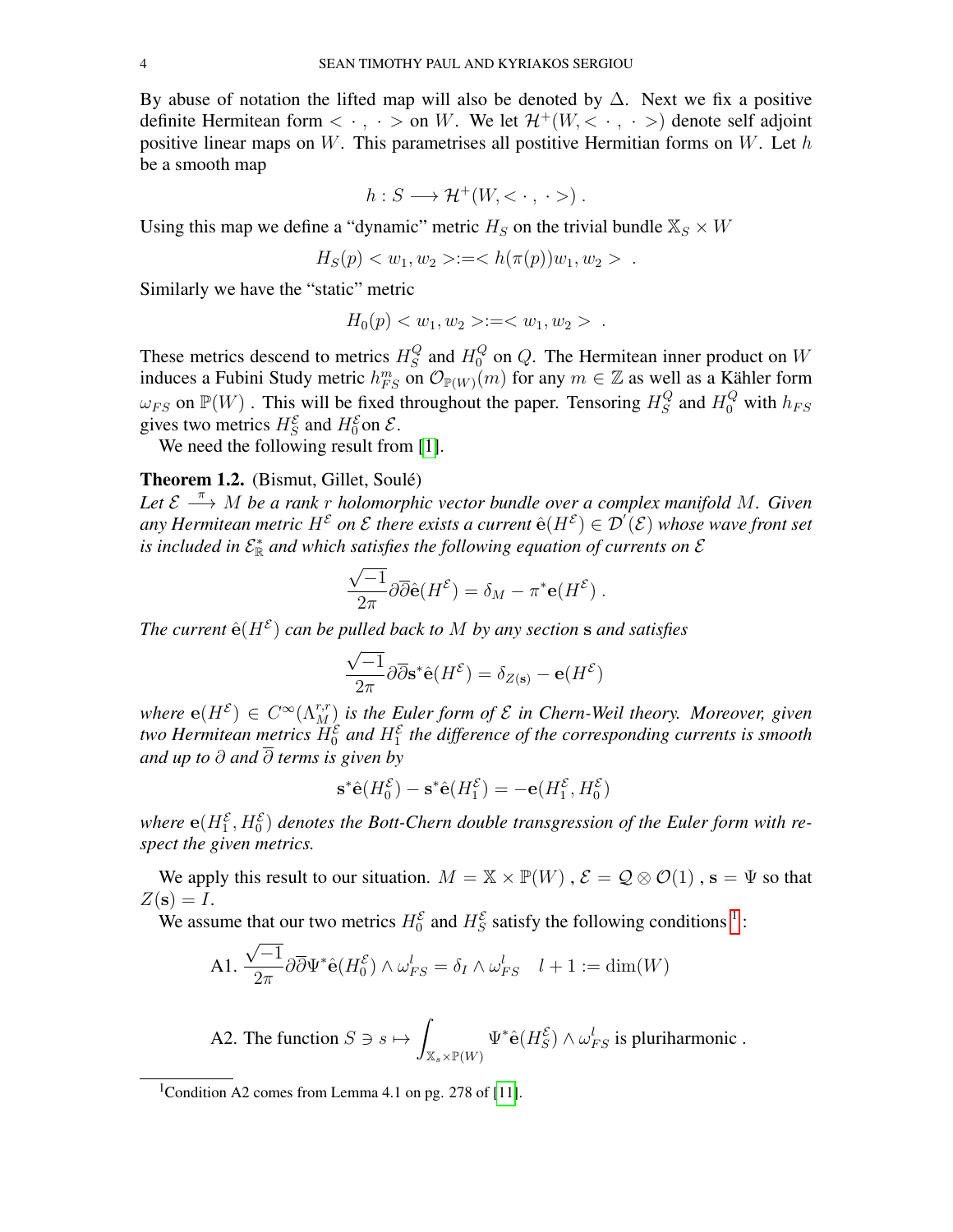We need one more ingredient to state our next result. Let  $d \in \mathbb{Z}_{>0}$  . Recall that the Mahler measure is defined by

$$
\Theta: |\mathcal{O}(d)| \longrightarrow \mathbb{R} \qquad \Theta([f]):= \int_{\mathbb{P}(W)} \log \frac{|f|^2_{h^d_{FS}}(\cdot)}{||f||^2_2} \omega^l_{FS}\ .
$$

Tian has shown [\[13\]](#page-18-4) that

Proposition 1.1. Θ *is Hölder continuous , in particular it is bounded .*

Finally define  $\theta(s) := \Theta(\Delta(s))$ , and let *o* be a basepoint in *S* such that  $H_S^{\mathcal{E}}|_{\mathbb{X}_o} = H_0^{\mathcal{E}}|_{\mathbb{X}_o}^2$  $H_S^{\mathcal{E}}|_{\mathbb{X}_o} = H_0^{\mathcal{E}}|_{\mathbb{X}_o}^2$ .

The following corollary of Theorem [1.1](#page-2-1) extends several ideas of Gang Tian (especially [\[12\]](#page-18-5), [\[14\]](#page-18-6), and [\[13\]](#page-18-4)) as well as the first author [\[11\]](#page-18-0).

<span id="page-4-3"></span>Corollary 1.1. *The function*

$$
(1.1) \tS \ni s \mapsto \log \left( e^{\theta(s)} \frac{||\Delta(s)||_2^2}{||\Delta(o)||_2^2} \right) - \int_{\mathbb{X}_s \times \mathbb{P}(W)} \mathbf{e}(H_0^{\mathcal{E}}, H_S^{\mathcal{E}}) \wedge \omega_{FS}^l
$$

*is pluriharmonic . Therefore, if*  $\pi_1(S) = \{1\}$  *there is an entire function*  $f : S \longrightarrow \mathbb{C}$ *such that*

<span id="page-4-2"></span>(1.2) 
$$
\log \left( e^{\theta(s)} \frac{||\Delta(s)||_2^2}{||\Delta(o)||_2^2} \right) = \int_{\mathbb{X}_s \times \mathbb{P}(W)} \mathbf{e}(H_0^{\mathcal{E}}, H_S^{\mathcal{E}}) \wedge \omega_{FS}^l + \log |f(s)|^2.
$$

**Remark 1.** In all applications  $f(s)$  is constant.

<span id="page-4-0"></span>1.2. G-equivariant Families and Bergman metrics. Let  $G$  be a reductive complex algebraic group. The family  $X \longrightarrow B$  is said to be G equivariant provided that there exists

- A rational representation  $G \longrightarrow \mathbb{C}^{N+1}$
- A rational action  $G \longrightarrow Aut(B)$  such that

$$
\sigma\cdot\mathbb{X}_b=\mathbb{X}_{\sigma\cdot b}
$$

As the reader can imagine a G equivariant basic set up for this family requires an action of  $G$  on  $Q$  which preserves  $W$ . This gives another (rational) representation of  $G$ 

$$
\rho_W: G \longrightarrow \text{Aut}(W) .
$$

It is not hard to see that the canonical section  $\Psi$  is G invariant, therefore we have that

- $\sigma \cdot Z_b = Z_{\sigma \cdot b}$  for  $\sigma \in G$ .
- $\bullet \ \sigma \cdot f_b = f_{\sigma \cdot b}$ .

<span id="page-4-1"></span><sup>&</sup>lt;sup>2</sup>In our case this comes from assuming that  $h(o) = Id_W \in \mathcal{H}^+(W, \langle \cdot, \cdot \rangle)$ .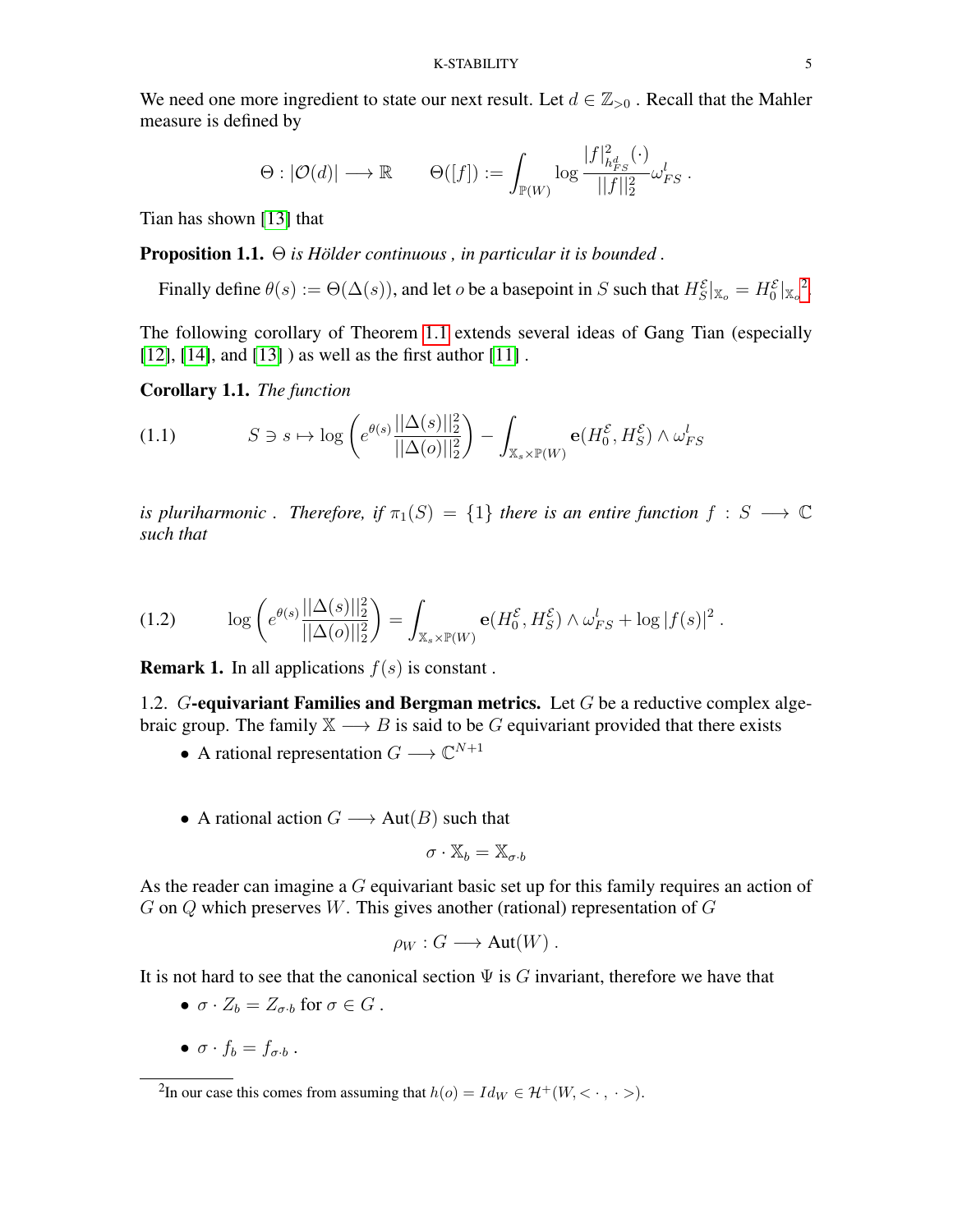As a consequence the map  $\Delta : B \longrightarrow |O(d)|$  is G equivariant. Now choose any basepoint  $o \in B$  and consider the mapping

$$
G \ni \sigma \longrightarrow \sigma \cdot o \in B
$$

G now becomes our choice of S. Observe that the change-of-base family  $\mathbb{X}_G$  is given concretely by

$$
\mathbb{X}_G = \{ (\sigma, y) \in G \times \mathbb{P}^N | y \in \mathbb{X}_{\sigma \cdot o} \} \cong G \times \mathbb{X}_o.
$$

As in the previous section a fixed choice of Hermitian metric  $\langle \cdot, \cdot \rangle$  on W provides us with a mapping

$$
h: G \ni \sigma \longrightarrow \rho_W(\sigma)^{\dagger} \rho_W(\sigma) \in \mathcal{H}^+(W, \langle \cdot, \cdot \rangle).
$$

h induces a dynamic metric on  $\mathbb{X}_G \times W$ 

$$
W \ni w_1, w_2 \longrightarrow <\rho_W(\sigma)w_1, \rho_W(\sigma)w_2>.
$$

The static metric is taken to be  $h(e)$ , the same as in the previous section. We assume that the metrics induced on  $\mathcal E$  satisfy axioms A1. and A2. Now we restate corollary [1.2](#page-4-2) in the present special case, assuming the entire function  $f: G \longrightarrow \mathbb{C}$  is constant.

<span id="page-5-0"></span>Corollary 1.2. *Assume* G *is simply connected. Then the following identity holds for any fiber*  $\mathbb{X}_o$  *of the family*  $\mathbb{X} \longrightarrow B$ 

(1.3) 
$$
\log\left(e^{\theta(\sigma)-\theta(e)}\frac{||\sigma\cdot\Delta(o)||_2^2}{||\Delta(o)||_2^2}\right)=\int_{\mathbb{X}_o\times\mathbb{P}(W)}\mathbf{e}(H^{\mathcal{E}}(e),H^{\mathcal{E}}(\sigma))\wedge\omega_{FS}^l.
$$

The right hand side of [1.2](#page-5-0) can be expressed as an "action functional"  $E_{\omega}$  restricted to the Bergman potentials  $\varphi_{\sigma}$  associated to the embedding  $\mathbb{X}_{o} \longrightarrow \mathbb{P}^{N}$ .

**Corollary 1.3.** Let  $\lambda : \mathbb{C}^* \longrightarrow G$  be a one parameter subgroup of G, then

(1.4) 
$$
E_{\omega}(\varphi_{\lambda(t)}) = w_{\lambda}(\Delta(o)) \log |t|^2 + O(1) \quad |t| < 1,
$$

where  $w_\lambda(\Delta(o)) \in \mathbb{Z}$  denotes the weight  $^3$  $^3$  of  $\Delta(o)$  with respect to  $\lambda$  . Assume that

$$
\infty := \lambda(0) \cdot o \in B ,
$$

with corresponding fiber  $\mathbb{X}_{\infty}\subset\mathbb{P}^N$  . Then

<span id="page-5-2"></span>(1.5) 
$$
E_{\omega}(\varphi_{\lambda(t)}) = w_{\lambda}(\Delta(\infty)) \log |t|^2 + O(1) \quad |t| < 1.
$$

The important point in [\(1.5\)](#page-5-2) is that

<span id="page-5-3"></span>(1.6) 
$$
\lim_{t \to 0} \lambda(t) \cdot \Delta(o) = \Delta(\infty),
$$

which follows at once from Theorem [1.1](#page-2-1) .

Remark 2. [\(1.6\)](#page-5-3) can be used to recover a well known result of Ding and Tian (see the claim just below  $(3.15)$  on pg. 328 of [\[5\]](#page-18-1)) and was our initial motivation for writing this article.

<span id="page-5-1"></span><sup>3</sup>Mumford called this the *slope* in [\[10\]](#page-18-7) .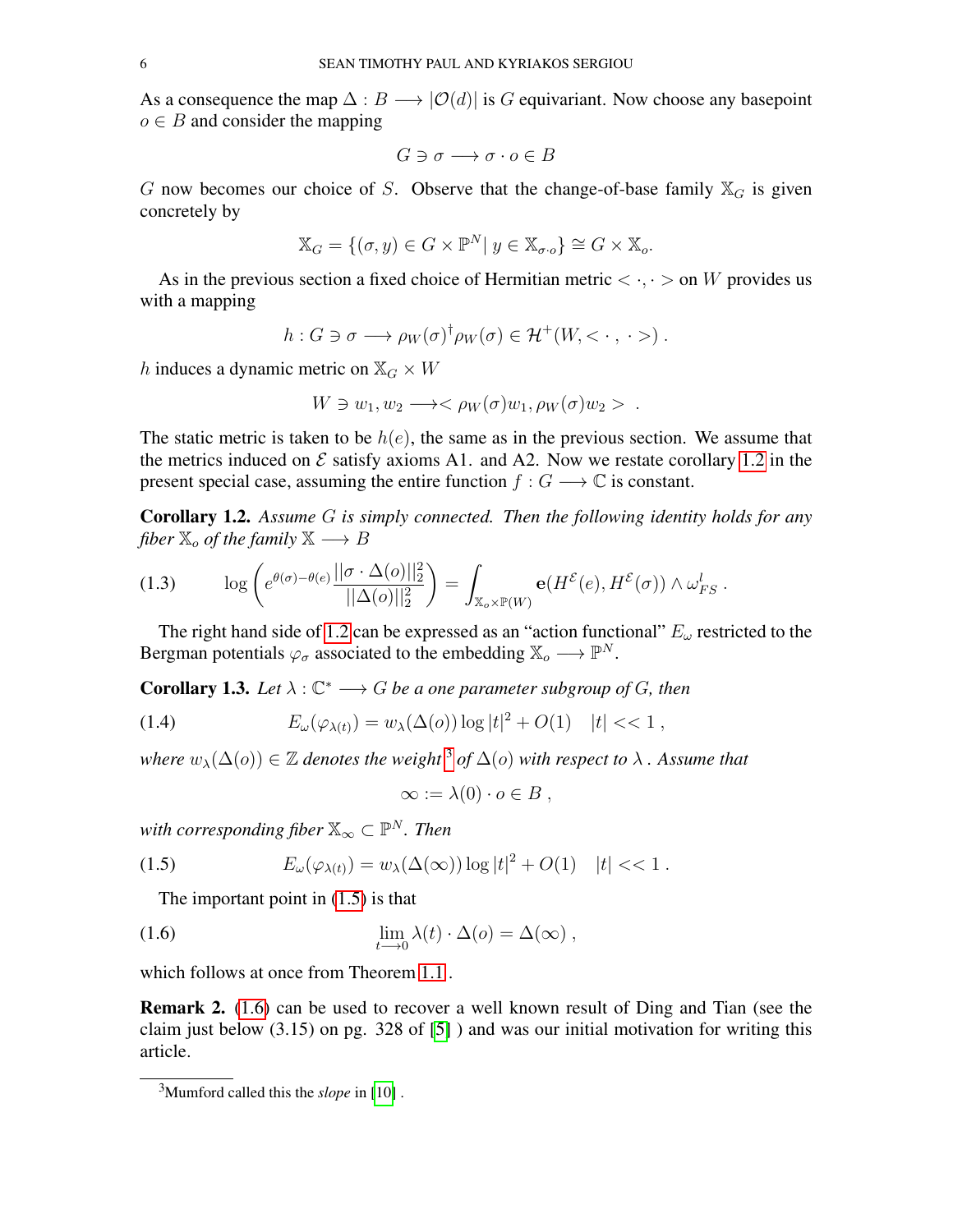#### K-STABILITY 7

To summarize,  $\Delta(\sigma \cdot o)$  is for each  $\sigma \in G$  a polynomial on W and  $E_{\omega}(\varphi_{\sigma})$  is a generalization of the Mabuchi K-energy map. For special choices of Q it *is* the Mabuchi energy up to lower order terms. Our work suggests that most action functionals  $E_{\omega}$  of interest on a polarized manifold are induced by the basic set up and in particular have logarithmic singularities along G. In particular, along algebraic one parameter subgroups  $\lambda(t)$  of G the asymptotic expansion of the integral of  $E_{\omega}(\varphi_{\lambda(t)})$  as  $t \longrightarrow 0$  is determined by the limiting behavior of the *coefficients* of  $\Delta(\lambda(t) \cdot o)$  as  $t \rightarrow 0^4$  $t \rightarrow 0^4$ .

*Organization.*  $\Delta$  is a (homogeneous) polynomial with zero set  $Z \subset \mathbb{P}(W)$  say. In the second section we discuss the classical setting of how such  $Z$ 's arise. They are objects of elimination theory. In the third section we recall in detail an essential and rather ingenious idea of Cayley that allows us to *construct* ∆ from Z. Usually one can easily detect whether or not  $Z$  has codimension one but it is very hard to find an explicit defining polynomial. This is the main problem of classical elimination theory. In the fourth section we use a vast generalization of Cayley's idea due to Grothendieck, Knudsen, and Mumford [\[9\]](#page-18-8) which extends Cayley's construction from a *fixed* variety to the more natural setting of a *family* of varieties over some base S, this is where the Fourier-Mukai Transform makes an appearance. In the final section we prove Corollary [1.1](#page-4-3) by introducing metrics on everything and invoking the currents of Bismut , Gillet, and Soulé on the one hand, and the Poincaré Lelong formula on the other.

# 2. CLASSICAL ELIMINATION THEORY

<span id="page-6-0"></span>Let  $X^n \hookrightarrow \mathbb{P}^N$  be a linearly normal subvariety. We consider a parameter space F of "linear sub-objects" f of  $\mathbb{P}^N$ . That is, F may parametrize points, lines, planes, flags, etc. of  $\mathbb{P}^N$ . Consider the admittedly vague statement

(∗∗) "*The general member* f *of* F *has a certain order of contact along* X"

Let Z be the (proper) subvariety of those  $f \in S$  *violating* (\*\*).

**Example 1.** (*Cayley-Chow Forms*) We take S to be the Grassmannian of  $N - n - 1$ dimensional linear subspaces of  $\mathbb{P}^N$ 

$$
\mathcal{F} = \mathbb{G}(N - n - 1, \mathbb{P}^N) := \{ L \subset \mathbb{C}^{N+1} \mid \dim(L) = N - n - 1 \} .
$$

In this case the general member  $f = L$  of S *fails* to meet X. Therefore we take

$$
Z = \{ L \in \mathbb{G}(N - n - 1, \mathbb{P}^N) \mid L \cap X \neq \emptyset \}.
$$

**Example 2.** (*Dual Varieties*) Let  $\mathcal{F} = \check{\mathbb{P}}^N$  the dual projective space parametrizing hyperplanes  $H$  inside  $\mathbb{P}^N$ . Bertini's theorem provides us with our "order of contact" condition. Namely, for generic  $H \in \check{\mathbb{P}}^N$   $H \cap X$  is *smooth*. Therefore we define

$$
Z = \{ H \in \check{\mathbb{P}}^N \mid H \cap X \text{ is singular } \}.
$$

Observe that

$$
Z = \{ H \in \check{\mathbb{P}}^N \mid \text{there exists } p \in X \text{ such that } \mathbb{T}_p(X) \subset H \}.
$$

<span id="page-6-1"></span> ${}^{4}$ For a concrete example of this see Theorem B of [\[11\]](#page-18-0).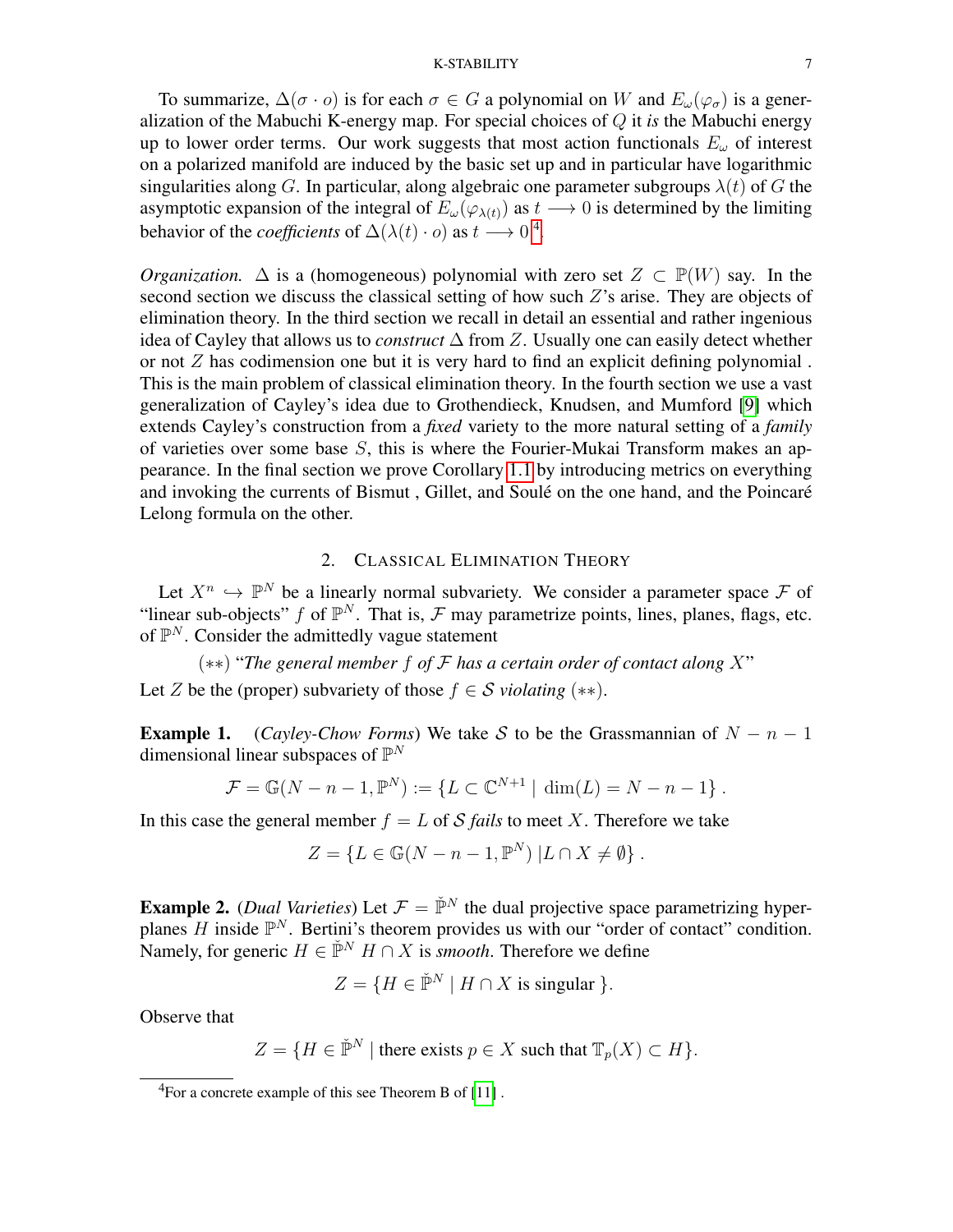The next example includes both 1 and 2 as extreme cases.

## Example 3. (*Higher associated hypersurfaces* (see [\[6\]](#page-18-9) pg. 104))

Fix  $L \subset \mathbb{C}^{N+1}$ ,  $\dim(L) = n + 1 < N + 1$ . Consider the subset U of the Grassmannian defined by

$$
\mathcal{U} := \{ E \in G(r; \mathbb{C}^{N+1}) | H^{\bullet} \left( 0 \longrightarrow E \cap L \longrightarrow E \stackrel{\pi_L}{\longrightarrow} \mathbb{C}^{N+1} / L \longrightarrow 0 \right) = 0 \}.
$$

In order that U be open and dense in  $G(r; \mathbb{C}^{N+1})$  it is enough to have

$$
r = \dim(E) \ge N + 1 - (n + 1) = N - n.
$$

Therefore we set  $r = N - l$  where  $0 \le l \le n$ . By the rank plus nullity theorem of linear algebra we have

$$
\dim(E \cap L) + \dim(\pi_L(E) = \dim(E) = N - l.
$$

Therfore  $E \in Z := G(r; \mathbb{C}^{N+1}) \setminus \mathcal{U}$  if and only if

$$
\dim(E \cap L) \ge n - l + 1.
$$

This motivates the following. Let  $X^n \longrightarrow \mathbb{P}^N$ . Fix  $0 \le l \le n$ . We define

$$
Z := \{ E \in \mathbb{G}(N - (l+1), \mathbb{P}^N) \mid \exists p \in X \text{ such that } p \in E \text{ and } \dim(E \cap \mathbb{T}_p(X)) \ge n - l \} .
$$

In this situation we denote Z by  $Z_{l+1}(X)$ . The reader should observe that

$$
Z_{n+1}(X) = \{ R_X = 0 \} \text{ and } Z_1(X) = \{ \Delta_X = 0 \} .
$$

 $Z_n(X)$  plays a fundamental role in our study of the K-energy (see [\[11\]](#page-18-0)). In fact, we have that

$$
Z_n(X) = \{ \Delta_{X \times \mathbb{P}^{n-1}} = 0 \},
$$

the dual variety of the Segre image of  $X \times \mathbb{P}^{n-1}$ .

In the situations of interest to us we may assume that  $\mathcal{F} \cong W$  for an appropriate finite dimensional vector space W. For example in 1 we may replace  $\mathbb{G}(N - n - 1, \mathbb{P}^N)$  with  $W = M_{(n+1)\times(N+1)}(\mathbb{C}).$ 

In our applications  $Z$  has *codimension one*. Then  $Z \subset W$  is an irreducible algebraic hypersurface defined by a single polynomial  $R_z$ 

$$
Z = \{ f \in W \mid R_Z(f) = 0 \} .
$$

Z is naturally dominated by the variety of zeros of a larger system  $\{s_i(p, f) = 0\}$  in more variables  $p \in X$ . We define the *incidence variety*  $I_X$  by

$$
I_X := \{(p, f) \in X \times W \mid s_j(p, f) = 0\} \subset X \times W
$$

In geometric terms  $(p, f) \in I_X$  if and only if f fails to meet X generically at p (and possibly at some other point q ) . Therefore, Z is the *resultant system* obtained by eliminating the variable p

$$
R_Z(f) = 0
$$
 iff  $f \in Z$  iff  $\{s_j(\cdot, f) = 0\}$  has a solution p in X for the fixed  $f \in W$ .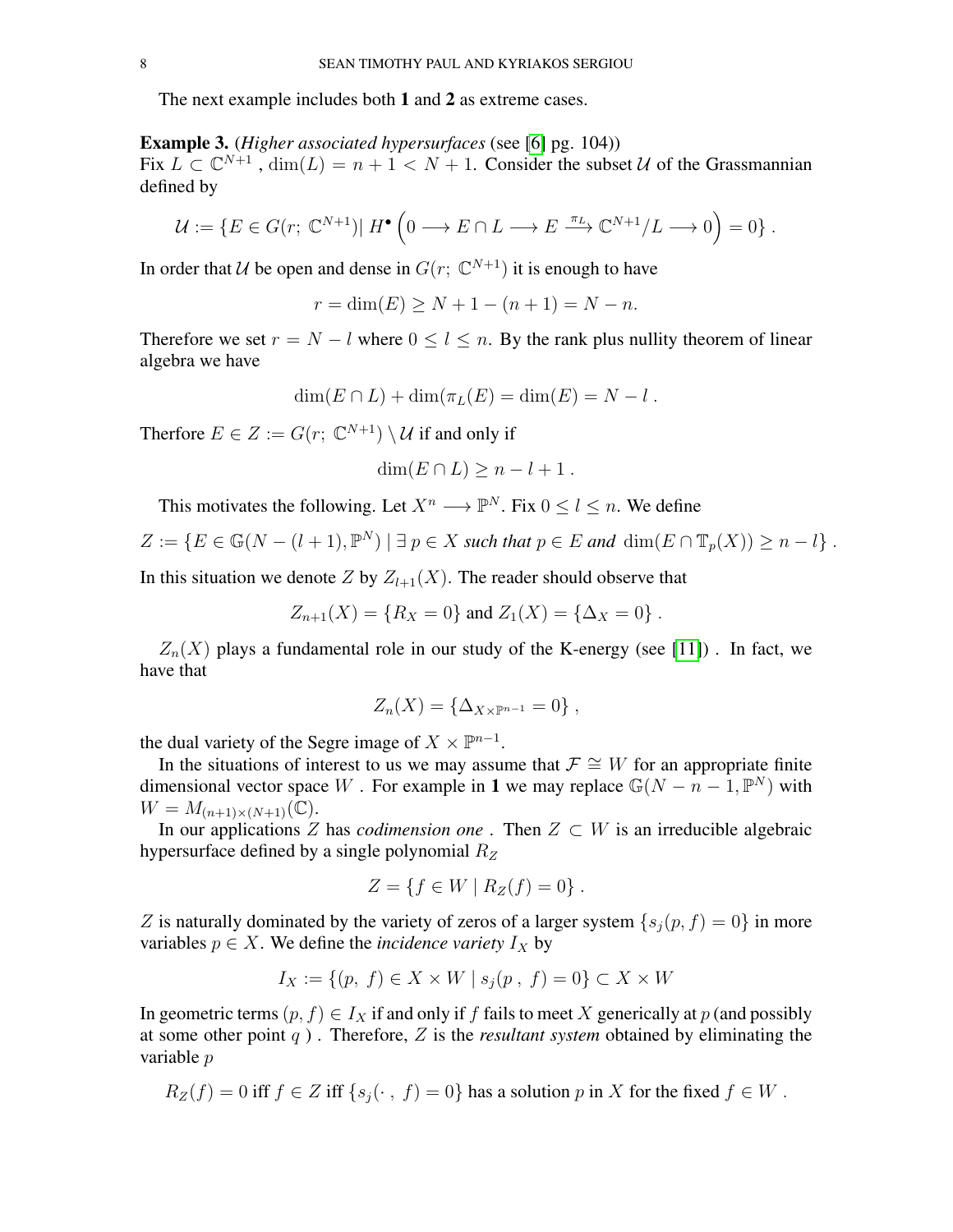## <span id="page-8-0"></span>3. LINEAR ALGEBRA OF COMPLEXES AND THE TORSION OF A EXACT COMPLEX

To begin let  $(E^{\bullet}, \partial^{\bullet})$  be a bounded complex of finite dimensional  $\mathbb C$  vector spaces.

$$
0 \longrightarrow E^{0} \longrightarrow \cdots \longrightarrow E^{i} \longrightarrow^{ \partial_{i} \longrightarrow E^{i+1} \longrightarrow^{ \partial_{i+1} \longrightarrow} \cdots \longrightarrow^{ \partial_{n} \longrightarrow E^{n+1} \longrightarrow 0.
$$

Recall that the *determinant of the complex*  $(E^{\bullet}, \partial^{\bullet})$  is defined to be the one dimensional vector space

$$
\mathbf{Det}(E^{\bullet})^{(-1)^n} := \bigotimes_{i=0}^{n+1} (\bigwedge^{r_i} E^i)^{(-1)^{i+1}} \quad r_i := \dim(E^i) \ .
$$

**Remark 3.** Det $(E^{\bullet})$  does not depend the boundary operators.

As usual, for any vector space V we set  $V^{-1} := \text{Hom}_{\mathbb{C}}(V, \mathbb{C})$ , the dual space to V. Let  $H^{i}(E^{\bullet}, \partial^{\bullet})$  denote the  $i^{th}$  cohomology group of this complex. When  $V = 0$ , the zero vector space, we set  $\det(V) := \mathbb{C}$ . The determinant of the cohomology is defined in exactly the same way

$$
\text{Det}(H^{\bullet}(E^{\bullet},\partial^{\bullet}))^{(-1)^n}:=\bigotimes_{i=0}^{n+1}(\bigwedge_{i=0}^{b_i}H^i(E^{\bullet},\partial^{\bullet}))^{(-1)^{i+1}}\quad b_i:=\dim(H^i(E^{\bullet},\partial^{\bullet}))\ .
$$

We have the following well known facts (19, 121).

**D1** Assume that the complex  $(E^{\bullet}, \partial^{\bullet})$  is acyclic, then  $\textbf{Det}(E^{\bullet})$  is canonically trivial

 $\tau(\partial^{\bullet}) : \textbf{Det}(E^{\bullet}) \cong \underline{\mathbb{C}}$ .

As a corollary of this we have,

D2 *There is a canonical isomorphism* [5](#page-8-1) *between the determinant of the complex and the determinant of its cohomology*:

$$
\tau(\partial^{\bullet}): \mathbf{Det}(E^{\bullet}) \cong \mathbf{Det}(H^{\bullet}(E^{\bullet}, \partial^{\bullet})) .
$$

It is D1 which is relevant for our purpose. It says is that *there is a canonically given nonzero element of*  $\text{Det}(E^{\bullet})$ , called the *torsion* of the complex, provided this complex is exact. The torsion is the essential ingredient in the construction of  $X$ -resultants (Cayley-Chow forms) and  $X$ -discriminants (dual varieties). We recall the construction for more information see [\[2\]](#page-18-10).

Define  $\kappa_i := \dim(\partial_i E^i)$ , now choose  $S_i \in \wedge^{\kappa_i}(E^i)$  with  $\partial_i S_i \neq 0$ , then  $\partial_i S_i \wedge S_{i+1}$  spans  $\bigwedge^{r_{i+1}} E^{i+1}$  (since the complex is exact), that is

$$
\bigwedge^{r_{i+1}} E^{i+1} = \mathbb{C} \partial_i S_i \wedge S_{i+1}.
$$

With this said we define  $6\%$  $6\%$ 

$$
\text{Tor}\,(E^{\bullet},\partial^{\bullet})^{(-1)^n} := (S_0)^{-1} \otimes (\partial_0 S_0 \wedge S_1) \otimes (\partial_1 S_1 \wedge S_2)^{-1} \otimes \cdots \otimes (\partial_n S_n)^{(-1)^n}
$$

.

<span id="page-8-1"></span> $5 \text{ A}$  "canonical isomorphism" is one that only depends on the boundary operators, not on any choice of basis.

<span id="page-8-2"></span><sup>&</sup>lt;sup>6</sup> The purpose of the exponent  $(-1)^n$  will be revealed in the next section.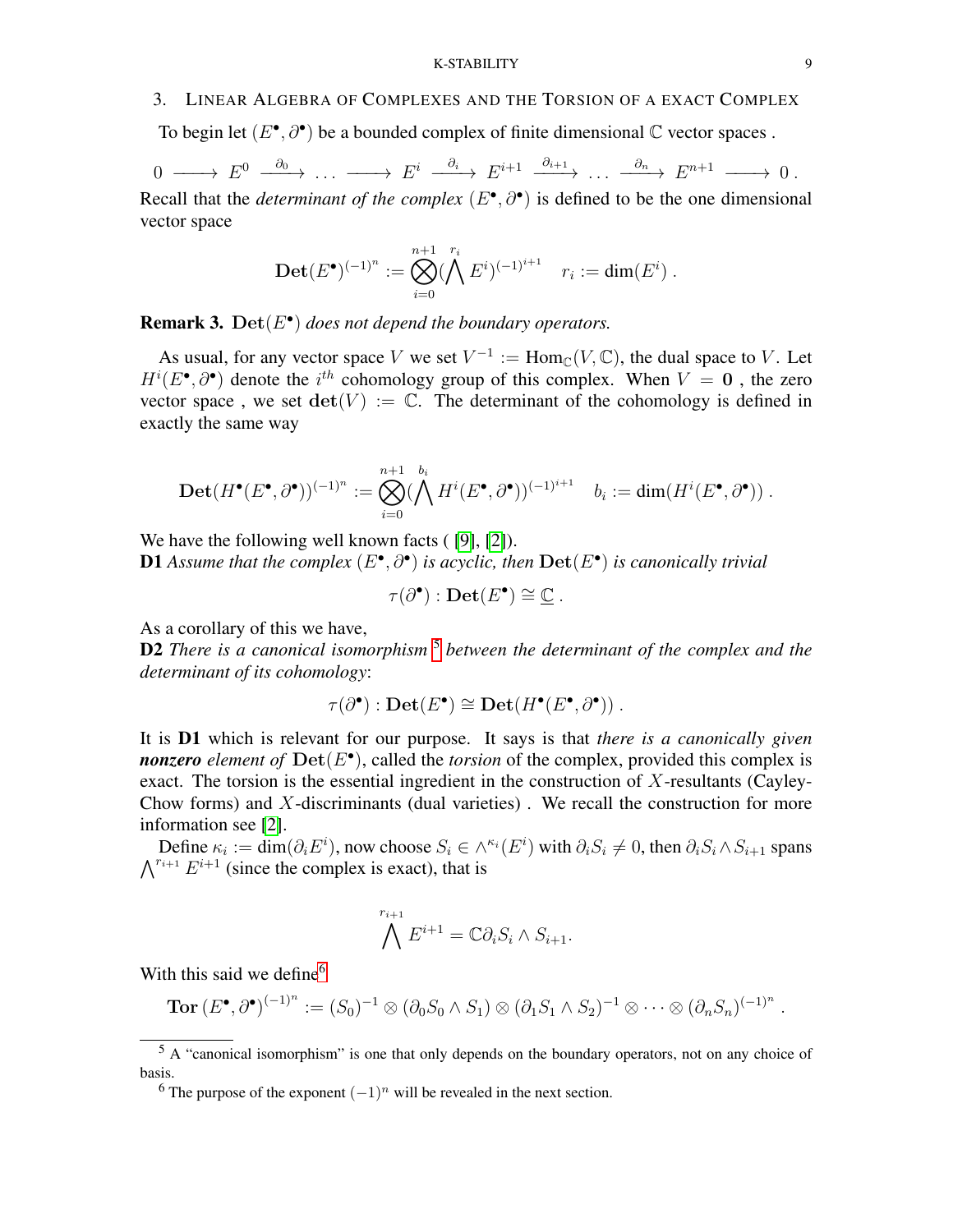Then we have the following reformulation of **D1**. D<sub>3</sub>

(3.1) **Tor** 
$$
(E^{\bullet}, \partial^{\bullet})
$$
 is independent of the choices  $S_i$ .

By fixing a basis  $\{e_1^i, e_2^i, \dots e_{r_i}^i\}$  in each of the terms  $E_i$  we may associate to this *based* exact complex a *scalar*.

$$
\mathbf{Tor}\left(E^{\bullet}, \partial^{\bullet}; \{e_1^i, e_2^i, \dots, e_{r_i}^i\}\right) \in \mathbb{C}^*.
$$

Which is defined through the identity:

$$
\text{Tor}\,(E^{\bullet},\partial^{\bullet})=\text{Tor}\,(E^{\bullet},\partial^{\bullet};\{e_1^i,e_2^i,\ldots e_{r_i}^i\})\,\text{det}(\ldots e_1^i,e_2^i,\ldots,e_{r_i}^i\ldots).
$$

Where we have set

$$
\det(\ldots e_1^i, e_2^i, \ldots, e_{r_i}^i \ldots)^{(-1)^n} := (e_1^0 \wedge \cdots \wedge e_{r_0}^0)^{-1} \otimes \cdots \otimes (e_1^{n+1} \wedge \cdots \wedge e_{r_{n+1}}^{n+1})^{(-1)^n}.
$$

When we have fixed a basis of our exact complex (that is, a basis of each term in the complex) we will call  $Tor(E^{\bullet}, \partial^{\bullet}; \{e_1^i, e_2^i, \dots, e_{r_i}^i\})$  the Torsion of the *based exact* complex. It is, as we have said, a *scalar quantity*.

Remark 4. *In the following sections we often base the complex without mentioning it explicitly and in such cases we write (incorrectly)* Tor (E • , ∂• ) *instead of*  $\textbf{Tor}\left(E^{\bullet},\partial^{\bullet};\{e_1^i,e_2^i,\ldots,e_{r_i}^i\}\right)$ .

We have the following well known *scaling behavior* of the Torsion, which we state in the next proposition. Since it is so important for us, we provide the proof, which is yet another application of the rank plus nullity theorem.

Proposition 3.1. *( The degree of the Torsion as a polynomial in the boundary maps)*

(3.2) 
$$
\deg \operatorname{Tor} (E^{\bullet}, \partial^{\bullet}) = (-1)^{n+1} \sum_{i=0}^{n+1} (-1)^{i} i \dim(E^{i}).
$$

*Proof.* Let  $\mu \in \mathbb{C}^*$  be a parameter. Then

**Tor** 
$$
(E^{\bullet}, \mu \partial^{\bullet})^{(-1)^n} = (S_0)^{-1} \otimes (\mu \partial_0 S_0 \wedge S_1) \otimes (\mu \partial_1 S_1 \wedge S_2)^{-1} \otimes \cdots \otimes (\mu \partial_n S_n)^{(-1)^n}
$$

$$
= \mu^{\kappa_0 - \kappa_1 + \kappa_2 - \dots + (-1)^n \kappa_n} \text{Tor} \left( E^{\bullet}, \partial^{\bullet} \right)^{(-1)^n} .
$$

It is clear that

$$
\kappa_0 - \kappa_1 + \kappa_2 - \dots + (-1)^n \kappa_n = \sum_{i=0}^{n+1} (-1)^{i+1} i(\kappa_i + \kappa_{i-1}) \quad (\kappa_{n+1} = \kappa_{-1} := 0) .
$$

Exactness of the complex implies that we have the short exact sequence

$$
0 \longrightarrow \partial_{i-1} E^{i-1} \longrightarrow E^i \longrightarrow \partial_i E^i \longrightarrow 0.
$$

Therefore  $\kappa_i + \kappa_{i-1} = \dim(E_i)$ .

$$
\qquad \qquad \Box
$$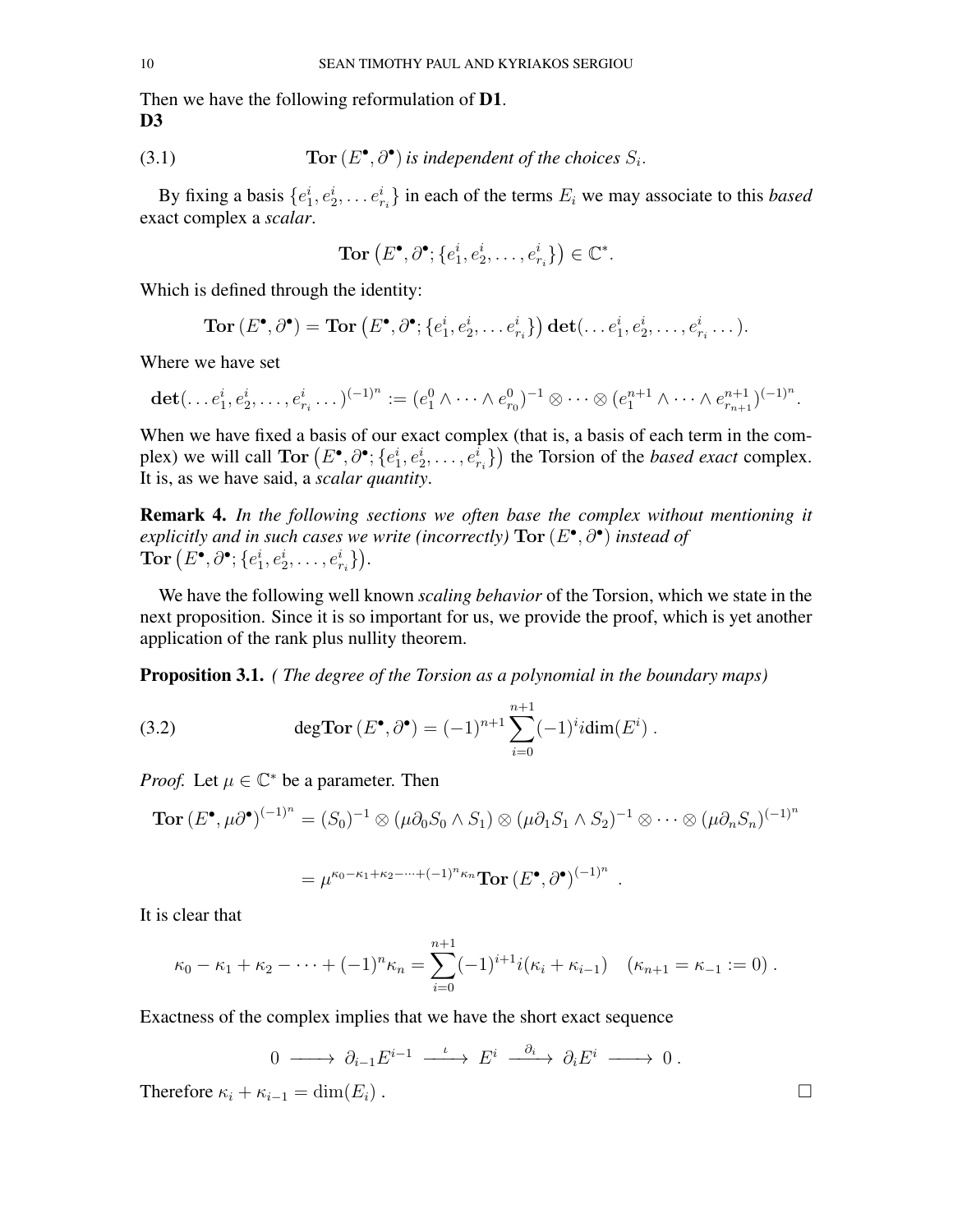#### K-STABILITY 11

#### 4. FOURIER-MUKAI TRANSFORMS AND THE GEOMETRIC TECHNIQUE

<span id="page-10-0"></span>In this section we prove Theorem [1.1.](#page-2-1) The method of proof follows the *Geometric Technique*. The author's understanding is that the technique is due to many mathematicians (see [\[3\]](#page-18-11), [\[9\]](#page-18-8) , [\[8\]](#page-18-12) , [\[6\]](#page-18-9), [\[7\]](#page-18-13)). The author has also learned a great deal about the method from the monograph of J. Weyman [\[15\]](#page-18-14), especially the "basic set-up" of chapter 5. It seems that the application of the technique to complex differential geometry is new.

Let X a complex variety. Let  $(\mathcal{E}^{\bullet} : \delta^{\bullet})$  be an exact (bounded) complex of locally free sheaves over  $X$ . The discussion in the previous section implies the following

Proposition 4.1. *The determinant line bundle of the complex admits a canonical nowhere vanishing section* ∆

$$
\mathbf{Det}(\mathcal{E}^{\bullet} \; ; \; \delta^{\bullet}) \stackrel{\Delta}{\cong} \mathbb{C} \; .
$$

We return to the situation described in the introduction. The object of study is a smooth, linearly normal, family  $X \longrightarrow B$  of relative dimension n together with a rank  $n + 1$  locally free sheaf Q satisfying the requirements of a basic set up:



The basic set up exchanges a high codimension family X −→ B for a *family of divisors*  $Z_b \subset \mathbb{P}(W)$  parametrized by the same base

$$
Z_b := Z \cap (\{b\} \times \mathbb{P}(W)) , b \in B .
$$

Recall that each  $Z_b$  is irreducible and moreover that the degree of  $Z_b$  in  $\mathbb{P}(W)$  is given by

$$
\deg(Z_b) = \int_{\mathbb{X}_b} c_n(\mathcal{Q}),
$$

and therefore constant in  $b \in B$ .

To facilitate the study of  $Z$  we pass to the birationally equivalent  $I$  which is much easier to deal with. More precisely we study the direct image of the structure sheaf of I viewed as a coherent sheaf on  $X \times \mathbb{P}(W)$ .

Recall that the Koszul complex  $(K^{\bullet} \mathcal{E} ; \partial^{\bullet} := \Box \mathbf{s})$  associated to  $(\mathcal{E}, \mathbf{s})$ 

$$
\stackrel{\lrcorner \ s}{\longrightarrow} \Lambda^{j+1}(\mathcal{E}^{\vee}) \stackrel{\lrcorner \ s}{\longrightarrow} \Lambda^{j}(\mathcal{E}^{\vee}) \stackrel{\lrcorner \ s}{\longrightarrow} \ldots \stackrel{\lrcorner \ s}{\longrightarrow} \mathcal{O}_{\mathbb{X} \times \mathbb{P}(W)}
$$

resolves  $\iota_*(\mathcal{O}_I)$ . The main player in this paper is the following Fourier-Mukai transform between the bounded derived categories<sup>[7](#page-10-1)</sup>

$$
\Phi_{\mathbb{X}\mapsto B\times\mathbb{P}(W)}^{\kappa^{\bullet}\varepsilon}(\cdot):D^b(\mathbb{X})\longrightarrow D^b(B\times\mathbb{P}(W))
$$

<span id="page-10-1"></span><sup>&</sup>lt;sup>7</sup>In this paper  $D^b(X)$  is just notation for the set of bounded complexes of coherent sheaves on X.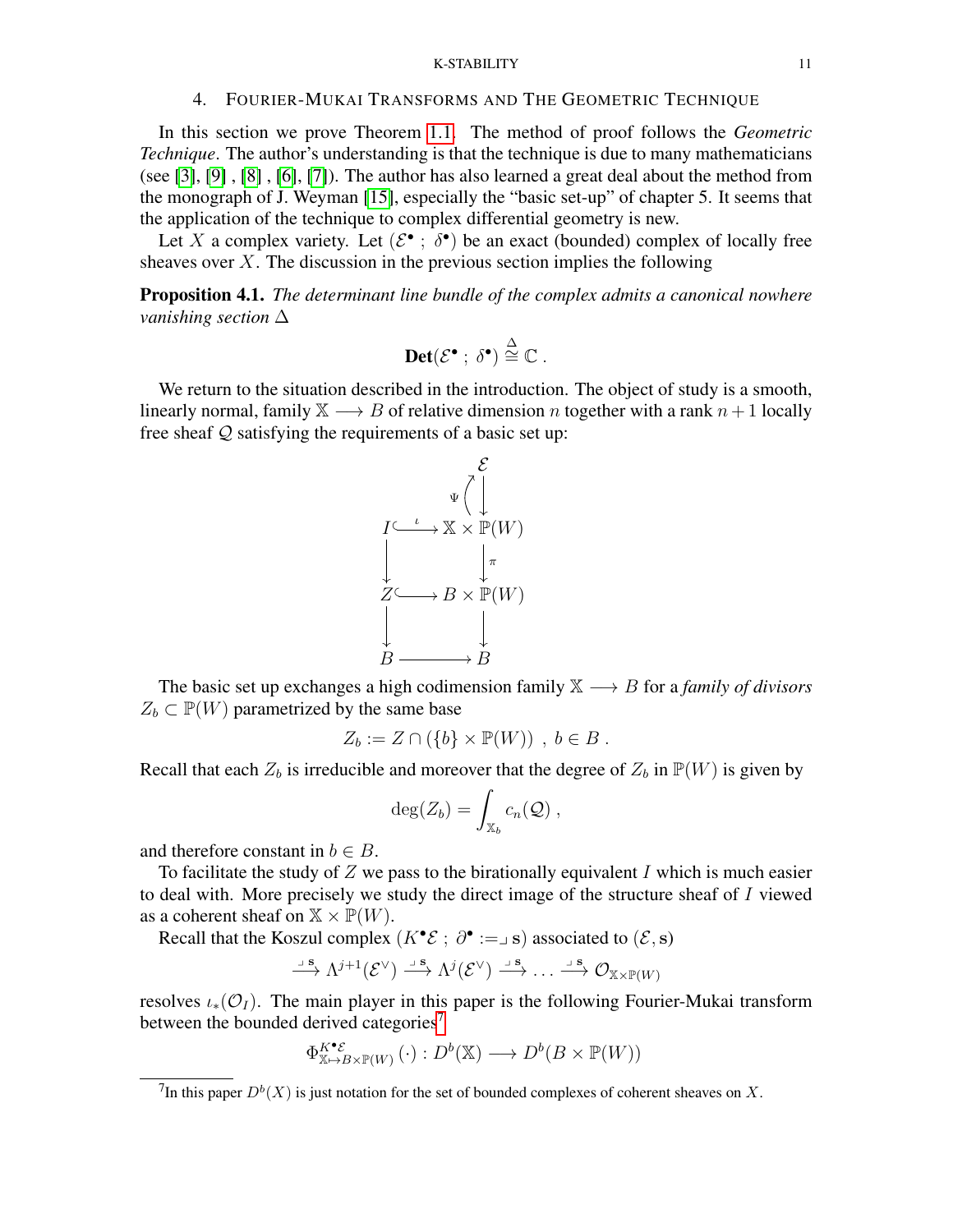associated to the projections



Recall that this transform is defined by the formula

K•E

$$
\Phi_{\mathbb{X}\mapsto B\times \mathbb{P}(W)}^{\mathcal{K}\bullet\mathcal{E}}\left(F^{\bullet}\right):=\mathbf{R}^{\bullet}\pi_{*}\left(\mathbf{L}^{\bullet}p^{*}(F^{\bullet})\otimes K^{\bullet}\mathcal{E}\right)
$$

where  $\mathbf{R}^{\bullet} \pi_{*}$  and  $\mathbf{L}^{\bullet} p^{*}$  denote the usual derived functors.

We remind the reader that by Grauert's Theorem of coherence of higher direct images that the complex

$$
\Phi_{\mathbb{X}\mapsto B\times \mathbb{P}(W)}^{K^\bullet\mathcal{E}}\left(F^\bullet\right)
$$

is represented by a bounded complex of (quasi) coherent  $\mathcal{O}_{B\times\mathbb{P}(W)}$ -modules with coherent cohomology sheaves.

We are interested in the value of this transform at a particular point of  $D^b(\mathbb{X})$ 

$$
\Phi_{\mathbb{X}\mapsto B\times\mathbb{P}(W)}^{\kappa^{\bullet}\varepsilon}(\mathcal{O}_{\mathbb{X}}(m))\in D^{b}(B\times\mathbb{P}(W))\quad m\gg 0.
$$

Since the (twisted) Koszul complex resolves  $\iota_* \mathcal{O}_I \otimes p^* \mathcal{O}_{\mathbb{X}}(m)$  we see that *the cohomology sheaves of the complex*

$$
\Phi_{\mathbb{X} \mapsto B \times \mathbb{P}(W)}^{K^\bullet \mathcal{E}} \left( \mathcal{O}_{\mathbb{X}}(m) \right)
$$

*are all supported on* Z.

Take m large enough to force the term wise vanishing of all higher direct image sheaves

$$
\mathbf{R}^i \pi_* \left( \Lambda^j(\mathcal{E}^\vee) \otimes p^* \mathcal{O}_\mathbb{X}(m) \right) = 0 \qquad i > 0 \text{ all } j.
$$

This has the crucial implication that the natural map

$$
\pi_*\left(\Lambda^\bullet \mathcal{E}^\vee \otimes p^* \mathcal{O}_{\mathbb{X}}(m) \ , \ \partial^\bullet\right) \longrightarrow \Phi_{\mathbb{X} \mapsto B \times \mathbb{P}(W)}^{\kappa^\bullet \mathcal{E}}\left(\mathcal{O}_{\mathbb{X}}(m)\right)
$$

is the identity in  $D^b(B \times \mathbb{P}(W))$ , in other words, the two complexes are quasi-isomorphic. This is a consequence of the following lemma.

<span id="page-11-0"></span>Lemma 4.1. *Let* A *and* B *be abelian categories. Assume that* A *has enough injectives. Let*  $F: \mathfrak{A} \longrightarrow \mathfrak{B}$  be a left exact functor. Let  $(N^{\bullet}, \ \delta_{\bullet})$  denote a bounded below complex of *elements of* A *where each term is* F*-acyclic*

$$
\mathbf{R}^i F(N^j) = 0 \qquad i > 0 \text{ all } j.
$$

*Then for any injective resolution*

$$
(N^{\bullet}\ ,\ \delta_{\bullet})\stackrel{\iota_{\bullet}}{\longrightarrow}(I^{\bullet}\ ,\ \partial_{\bullet})
$$

*the induced map of complexes*

$$
(F(N^{\bullet}), F(\delta_{\bullet})) \stackrel{F(\iota_{\bullet})}{\longrightarrow} (F(I^{\bullet}), F(\partial_{\bullet}))
$$

*is a quasi-isomorphism.*

*Proof.* See Lemma 8.5 pg.188 of [\[4\]](#page-18-15).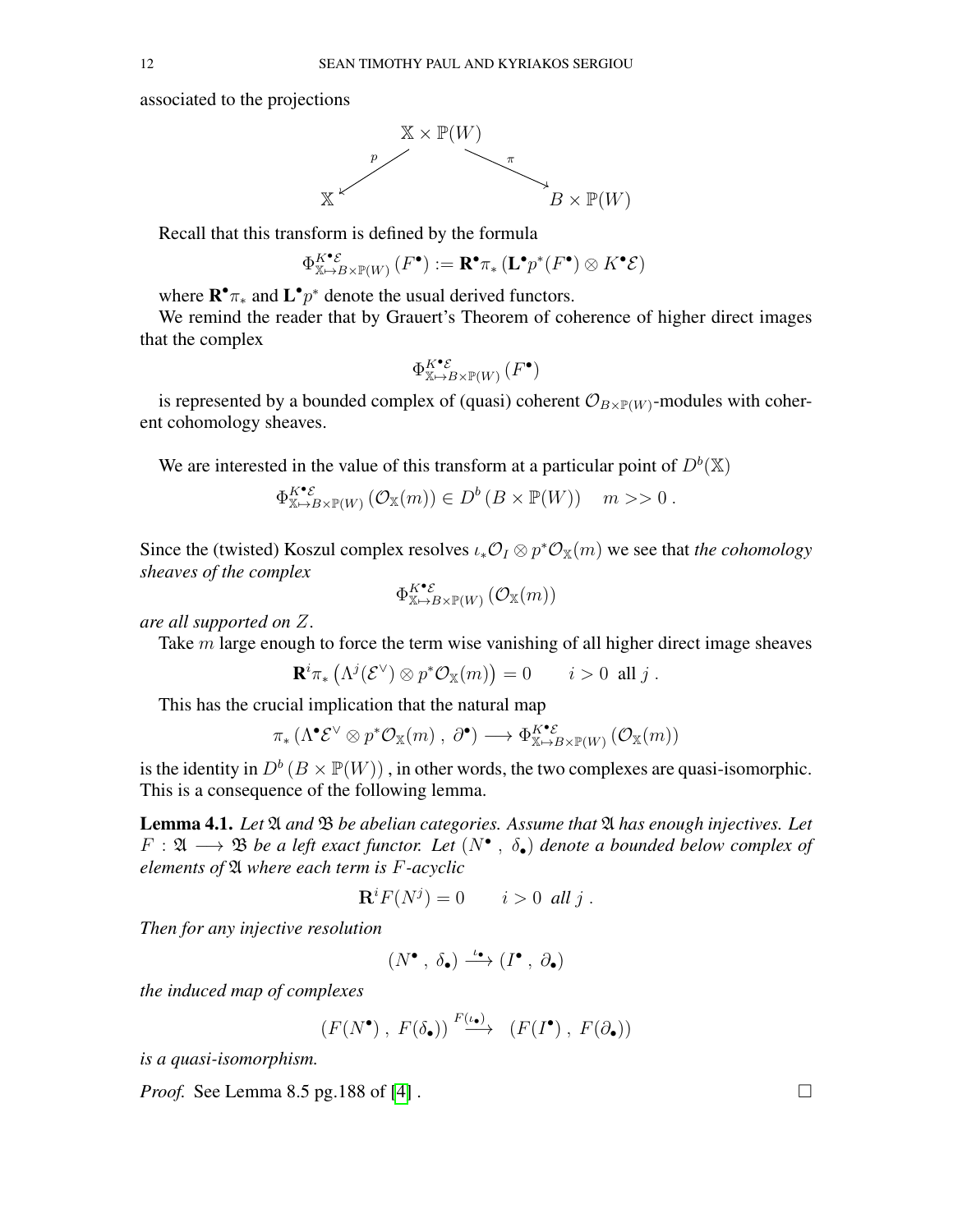**Remark 5.** By definition,  $(F(I^{\bullet}), F(\partial_{\bullet}))$  is the *F*-derived image of  $(N^{\bullet}, \delta_{\bullet})$ .

Lemma [4.1](#page-11-0) allows us to replace the apriori quite complicated object

 $\Phi_{\mathbb{X}\mapsto B\times\mathbb{P}(W)}^{K^\bullet\mathcal{E}}\left(\mathcal{O}_{\mathbb{X}}(m)\right)$ 

with the much simpler (termwise) direct image complex

$$
\pi_*\left(\Lambda^\bullet \mathcal{E}^\vee \otimes p^* \mathcal{O}_\mathbb{X}(m) \ , \ \partial^\bullet\right) \ .
$$

The purpose of the foregoing discussion was to put us in the following situation

**Proposition 4.2.** *The complex of locally free sheaves over*  $B \times \mathbb{P}(W)$ 

 $\pi_* (\Lambda^\bullet E^\vee \otimes p^* \mathcal{O}_\mathbb{X}(m) , \partial^\bullet)$ 

*is exact away from* Z*.*

Therefore away from  $Z$  the determinant of the direct image complex has a nowhere vanishing section

$$
\begin{array}{c}\n\text{Det } \pi_* \left( \Lambda^{\bullet} \mathcal{E}^{\vee} \otimes p^* \mathcal{O}_{\mathbb{X}}(m) \ , \ \partial^{\bullet} \right) \\
\cong \bigcap_{\Delta \bigcup \atop B \times \mathbb{P}(W) \ \backslash \ Z}\n\end{array}
$$

$$
\Delta := \text{Tor} \; \pi_* \left( \Lambda^{\bullet} \mathcal{E}^{\vee} \otimes p^* \mathcal{O}_{\mathbb{X}}(m) \; , \; \partial^{\bullet} \right) \; .
$$

Proposition 4.3. *There is an invertible sheaf* A *over* B *such that*

Det  $\pi_*(\Lambda^{\bullet} \mathcal{E}^{\vee} \otimes p^* \mathcal{O}_{\mathbb{X}}(m) , \partial^{\bullet}) \cong p_1^* \mathcal{A} \otimes p_2^* \mathcal{O}_W(\widehat{d})$ .

*Proof.* The proof is quite easy. Observe that by the projection formula, the stalk of the direct image of our Koszul complex at  $b \in B$  is given by

$$
\pi_*\left(\Lambda^j \mathcal{E}^\vee \otimes p^* \mathcal{O}_\mathbb{X}(m)\right)|_b \cong H^0\left(\mathbb{X}_b \ , \ \Lambda^j Q(m)\right) \otimes \mathcal{O}_W(-j) \ .
$$

We define

$$
r_j(m):=\dim H^0\left(\mathbb{X}_b\ ,\ \Lambda^jQ(m)\right)\ .
$$

.

.

Then we define  $A$  as follows

$$
\mathcal{A}|_b := \bigotimes_{0 \leq j \leq n+1} \Lambda^{r_j(m)} H^0 \left( \mathbb{X}_b \, , \, \Lambda^j Q(m) \right)^{(-1)^{j+1}}
$$

Therefore the determinant is given by

$$
\text{Det }\pi_*\left(\Lambda^\bullet\mathcal{E}^\vee\otimes p^*\mathcal{O}_{\mathbb{X}}(m)\;,\; \partial^\bullet\right)\cong p_1^*\mathcal{A}\otimes\mathcal{O}_W(\chi)\;,
$$

where we have defined  $\chi \in \mathbb{Z}$  by

$$
\chi := \sum_{0 \le j \le n+1} (-1)^{j+1} j r_j(m) \in \mathbb{Z} \ .
$$

So the argument comes down to showing that  $\chi = \hat{d}$  which a straightforward but tedious leulation with the Hirzebruch-Riemann-Roch Theorem will verify. calculation with the Hirzebruch-Riemann-Roch Theorem will verify.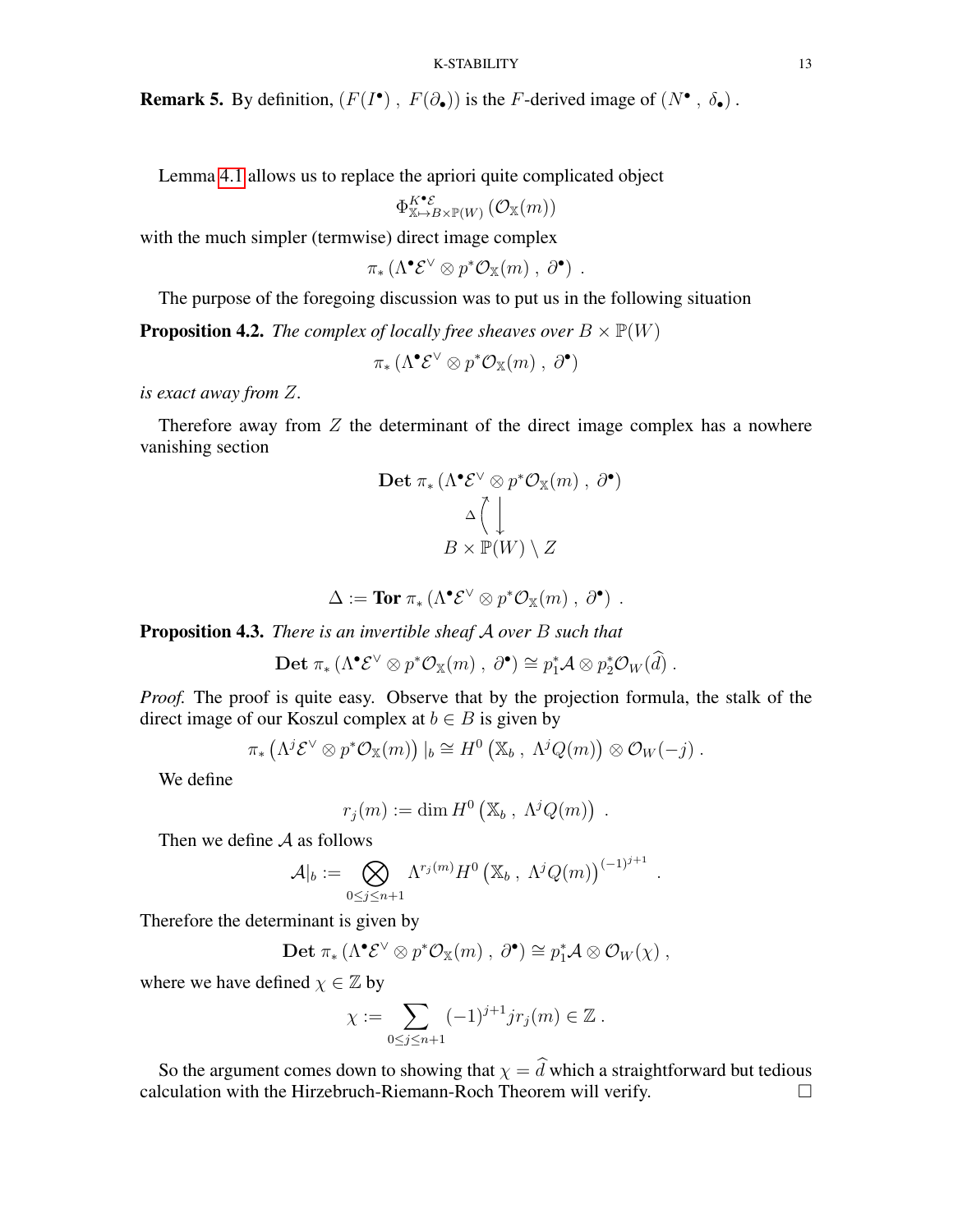Fix  $b \in B$ . Let  $f_b$  denote a defining polynomial of  $Z_b$ . Since  $\Delta|_{\{b\}\times \mathbb{P}(W)}$  is without zeros or poles away from  $Z_b$  there is an integer

$$
\mathrm{ord}_{Z_b}(\Delta|_{\{b\}\times \mathbb{P}(W)})
$$

satisfying

$$
\Delta|_{\{b\}\times \mathbb{P}(W)}=f_b^{\text{ord}_{Z_b}(\Delta|_{\{b\}\times \mathbb{P}(W)})}
$$

.

Our computation of the degree of the torsion shows that

$$
\deg(\Delta|_{\{b\}\times \mathbb{P}(W)})=\chi=\widehat{d}.
$$

Therefore  $\operatorname{ord}_{Z_b}(\Delta|_{\{b\}\times \mathbb{P}(W)}) = 1$  , and we have shown

$$
\mathbb{C}^*\Delta|_{\{b\}\times \mathbb{P}(W)} = \mathbb{C}^* f_b.
$$

Therefore we have the following

Proposition 4.4. ∆ *vanishes on* Z *and in particular extends to a global section of the determinant line.*

Therefore, to any basic set up for the family  $X \rightarrow B$  we may associate the following

- An invertible sheaf  $A \in Pic(B)$ .
- An algebraic section

$$
\Delta \in H^0\left(B \times \mathbb{P}(W) , p_1^*\mathcal{A} \otimes p_2^*\mathcal{O}_W(\widehat{d})\right) .
$$

• A relative Cartier divisor  $Z$  over  $B$ 

$$
Z := Div(\Delta) \subset B \times \mathbb{P}(W) .
$$

• Moreover, the direct image T of  $\Delta$ 

$$
\mathcal{A} \otimes H^0(\mathbb{P}(W), \mathcal{O}_W(\widehat{d}))
$$
  

$$
T:=p_{1*}(\Delta) \left(\bigcup_{B}^{n} B\right)
$$

never vanishes on B.

This package induces a morphism (also denoted by  $\Delta$ ) from B to the complete linear system on  $\mathbb{P}(W)$ 

$$
\Delta: B \longrightarrow |\mathcal{O}_W(d)|
$$

as follows . Since  $T \neq 0$ , T gives an injection

$$
0 \longrightarrow \mathcal{O}_B \xrightarrow{\times T} \mathcal{A} \otimes H^0(\mathbb{P}(W), \mathcal{O}(\widehat{d})) .
$$

Dualizing and tensoring with  $A$  gives a surjection

$$
H^0(\mathbb{P}(W), \mathcal{O}(\widehat{d}))^{\vee} \times B \longrightarrow \mathcal{A} \longrightarrow 0 ,
$$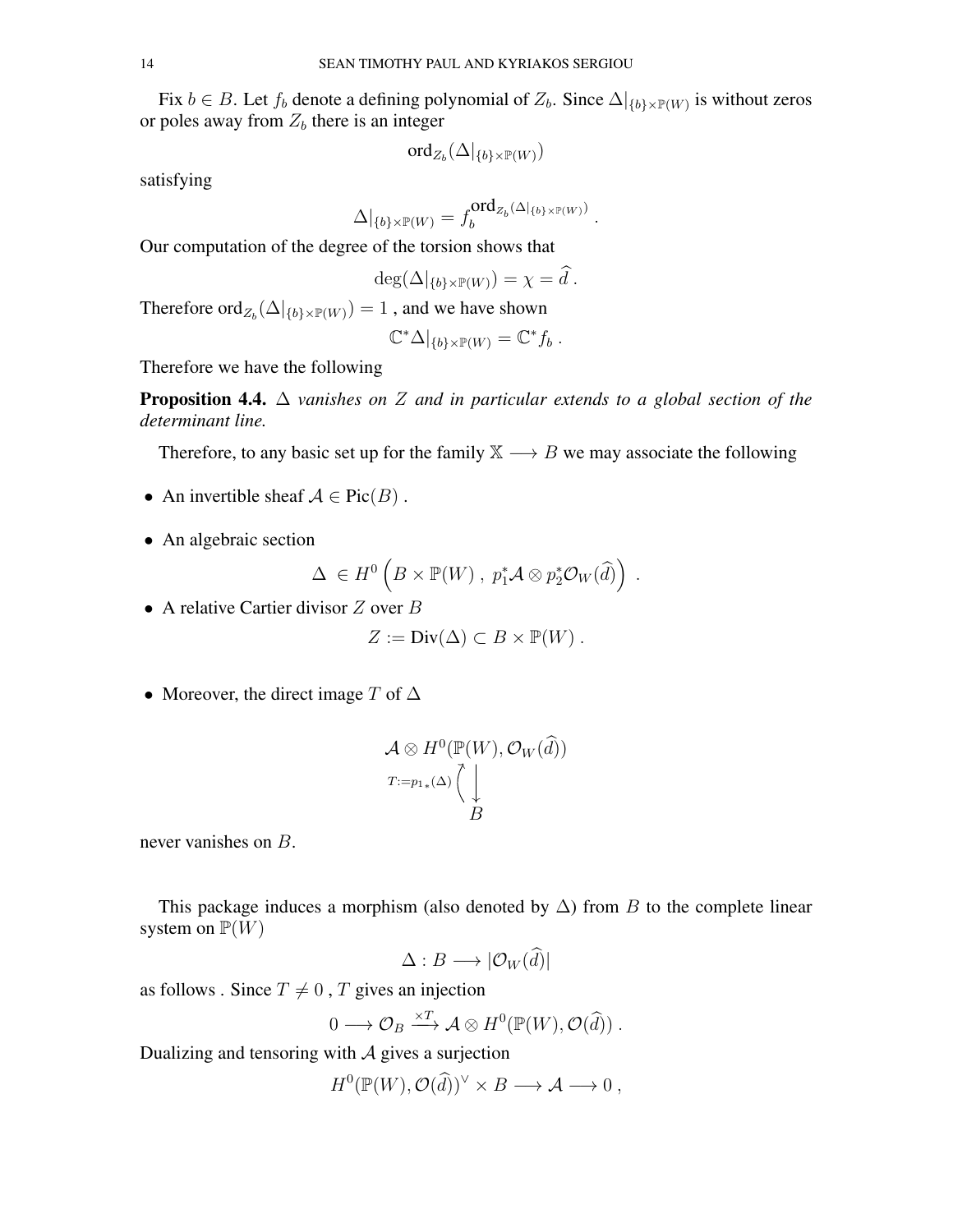hence  $A$  is globally generated.

Therefore we obtain a morphism as required. This completes the proof of Theorem [1.1.](#page-2-1) Moreover we see that

$$
\Delta^* \mathcal{O}_{|\mathcal{O}(\widehat{d})|}(1) \cong \mathcal{A} ,
$$

and the natural map

$$
H^0(\mathbb{P}(W), \mathcal{O}(\widehat{d}))^{\vee} \longrightarrow H^0(B, \mathcal{A})
$$

is an injection. The map exhibits a large (generating) finite dimensional subspace of the space of sections of A over B. Conversely, given such a map  $\Delta$ , we define

$$
\mathcal{A} := \Delta^* \mathcal{O}_{|\mathcal{O}(\widehat{d})|}(1)
$$
  

$$
\Delta(b, [w]) := \Delta(b)([w]) \in \mathcal{A}_b \otimes \mathcal{O}_W(\widehat{d}).
$$

Next we give several examples of basic set ups for a given family  $X \rightarrow B$ .

<span id="page-14-0"></span>4.1. The basic set up for Resultants. Let  $X \rightarrow B$  be a flat family of polarized subvarieties of  $\mathbb{P}^N$ . We can arrange a basic set up

$$
\mathcal{E} \longrightarrow p_1^* \mathcal{O}_{\mathbb{P}^N}(1) \otimes p_2^* \mathcal{Q}
$$
  
\n
$$
I \xrightarrow{\iota} \mathbb{X} \times \mathbb{G} \xrightarrow{\pi_2 \times 1} \mathbb{P}^N \times \mathbb{G}
$$
  
\n
$$
\downarrow \qquad \qquad \downarrow \pi
$$
  
\n
$$
Z \longrightarrow B \times \mathbb{G}
$$
  
\n
$$
\downarrow p_1
$$
  
\n
$$
B
$$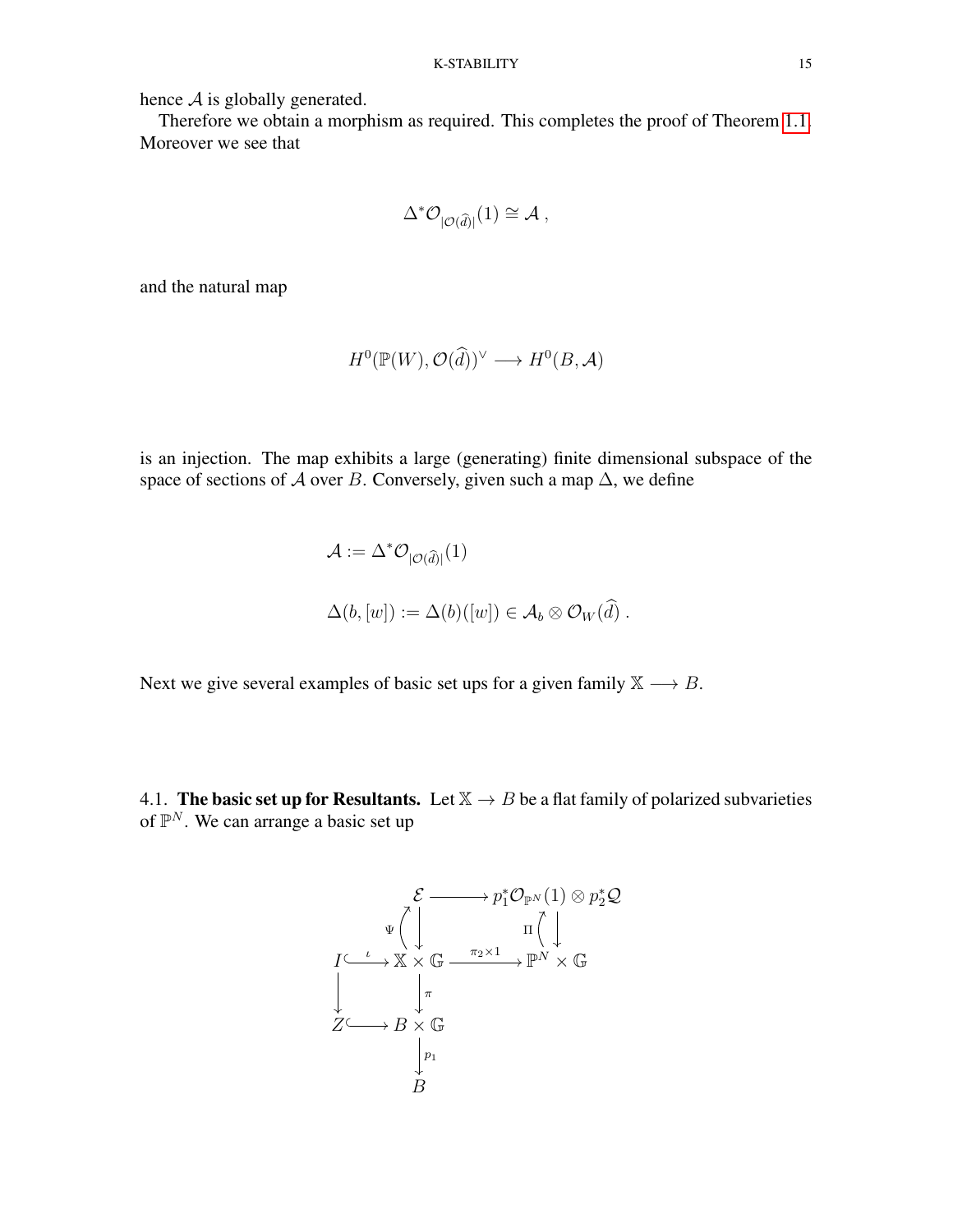for this family if we define

- $\Pi|_{([v],L)} : \mathbb{C}v \longrightarrow \mathbb{C}^{N+1}/L$ ,  $\Pi(zv) = \pi_L(zv)$  $\pi_L: \mathbb{C}^{N+1} \longrightarrow \mathbb{C}^{N+1}/L$  denotes the projection.  $\Psi := (\pi_2 \times 1)^* \Pi$ .
- $\mathbb{G} := \mathbb{G}(N n 1, N)$ .
- $\mathcal{E} := (\pi_2 \times 1)^* (p_1^* \mathcal{O}_{\mathbb{P}^N}(1) \otimes p_2^* \mathcal{Q})$  $I = (\Psi = 0)$ .
- $\pi : \mathbb{X} \times \mathbb{G} \longrightarrow B \times \mathbb{G}$  is defined by  $\pi(x, L) := (\pi(x), L)$  $Z := \pi(I)$ .
- $Z_b$  is the *Cayley form* of  $X_b$  and  $\Delta_b$  is the  $X_b$ -*resultant*.

<span id="page-15-0"></span>4.2. The basic set up for Discriminants. In this section we consider a flat family  $\mathbb{X} \stackrel{\pi}{\to} B$ of polarized manifolds. The basic set up that we consider in this case has the form

$$
\mathcal{E} \longrightarrow p_1^* \mathcal{U} \vee \otimes p_2^* \mathcal{O}_{\check{\mathbb{P}}^N}(1)
$$
\n
$$
\Gamma_{\mathbb{X}} \xrightarrow{\iota} \mathbb{X} \times \check{\mathbb{P}}^N \xrightarrow{\rho \times 1} \mathbb{G}(n, N) \times \check{\mathbb{P}}^N
$$
\n
$$
\downarrow \qquad \downarrow p
$$
\n
$$
Z \longrightarrow B \times \check{\mathbb{P}}^N
$$
\n
$$
\downarrow p_1
$$
\n
$$
B
$$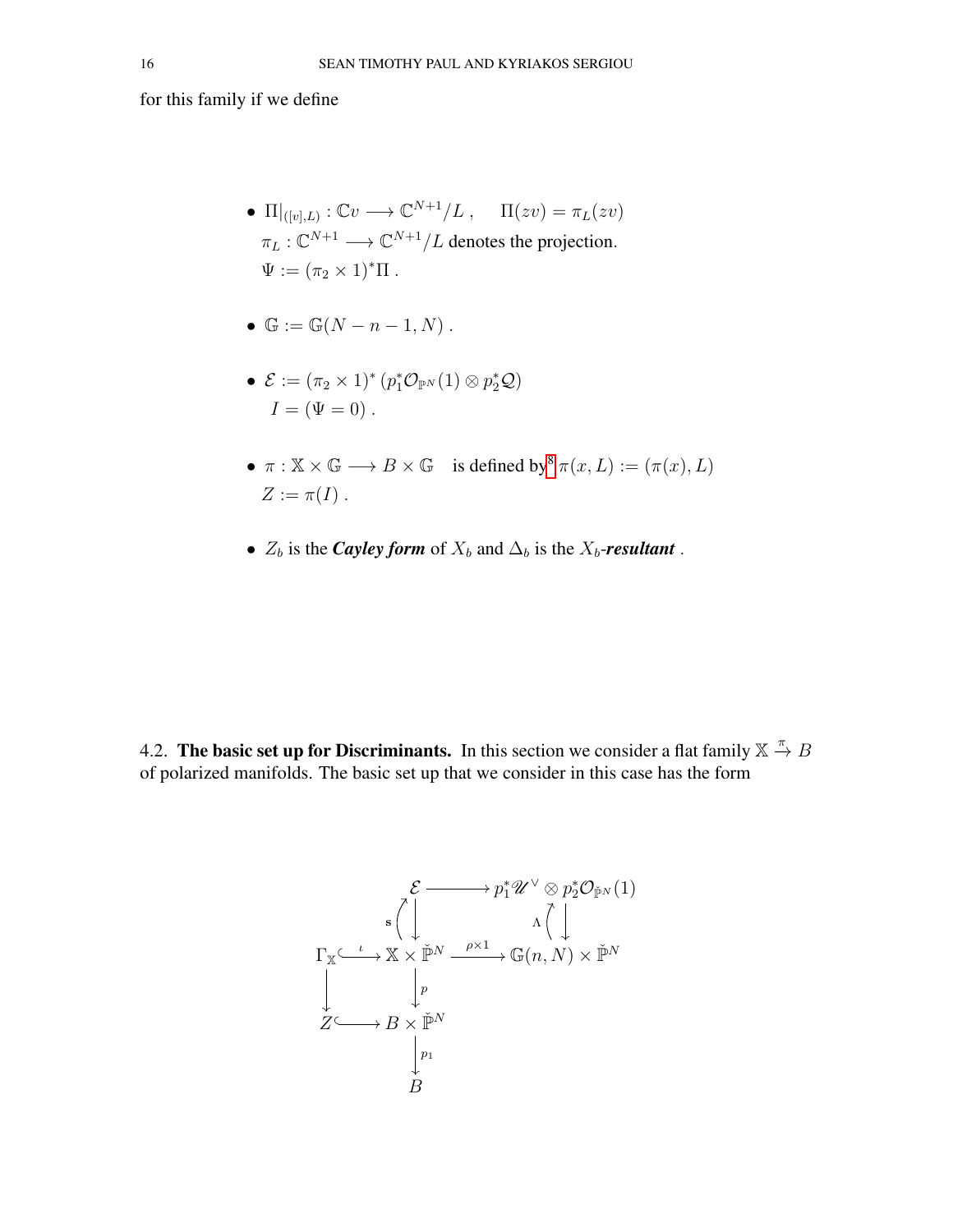In the diagram above we have defined

- $\Lambda|_{(L,[f])}: L \longrightarrow \mathbb{C}^{N+1}/\ker(f)$ ,  $\Lambda(u) = \pi_{\ker(f)}(u)$  $\pi_{\ker(f)} : \mathbb{C}^{N+1} \longrightarrow \mathbb{C}^{N+1}/\text{ker}(f)$  denotes the projection. Observe that  $\Lambda|_{(L,[f])} = 0$  if and only if  $L \subset \text{ker}(f)$ .
- $\rho = \rho_{\mathbb{X}} : \mathbb{X} \longrightarrow \mathbb{G}(n, N)$  is the fiber wise Gauss map.  $\mathscr U$  is the tautological bundle.
- $\mathcal{E} := (\rho \times 1)^* (p_1^* \mathscr{U}^\vee \otimes p_2^* \mathcal{O}_{\check{\mathbb{P}}^N} (1))$  $\Gamma_{\mathbb{X}} := (\mathbf{s} = 0); Z := q(\Gamma_{\mathbb{X}}).$
- $Z_b$  is the *dual variety* of  $X_b$  and  $\Delta_b$  is the  $X_b$ -*discriminant*.

**Remark 6.** An interesting generalisation of these two examples is constructed as follows. Given a family  $X \longrightarrow B$  let  $\mathscr{E}_k$  denote the rank  $n - k + 1$  trivial bundle over X. Then we obtain a new family

$$
\mathbb{P}(\mathscr{E}_k)\longrightarrow B.
$$

The fiberwise Segre embedding exhibits this family as a family of subvarieties of the projective space of matrices of size  $(N+1) \times (n-k+1)$ . If the original family is smooth one may apply the set up for discriminants to this new family. When  $k = 1$  the corresponding polynomial  $\Delta_b$  is the  $X_b$ -*hyperdiscriminant*.

# 5. COMPARING THE CURRENTS  $\delta_Z$  AND  $\delta_I$  OVER S

<span id="page-16-0"></span>Now we prove Corollary [1.1.](#page-4-3) To begin, let  $S \longrightarrow B$  be a morphism from a *smooth* <sup>[9](#page-16-1)</sup> variety S. As stated in the introduction we assume

$$
\mathcal{A}\cong\mathcal{O}_S
$$

and there exists a smooth map

$$
h: S \longrightarrow \mathcal{H}^+(W, < \cdot, \cdot > )
$$

satisfying conditions  $A_1$  and  $A_2$ . There is an induced Hermitean metric on h on the determinant line bundle

$$
p_1^*\mathcal{A}\otimes p_2^*\mathcal{O}_W(\widehat{d})
$$

and it is not hard to see that the square of the length of our section  $\Delta$  is given by

$$
\frac{|\Delta(s)([w])|^2_{h^{\widehat{d}}}}{||\Delta(s)||^2_2}
$$

<span id="page-16-1"></span> $9$ Smoothness is required to apply the Poincaré Lelong formula.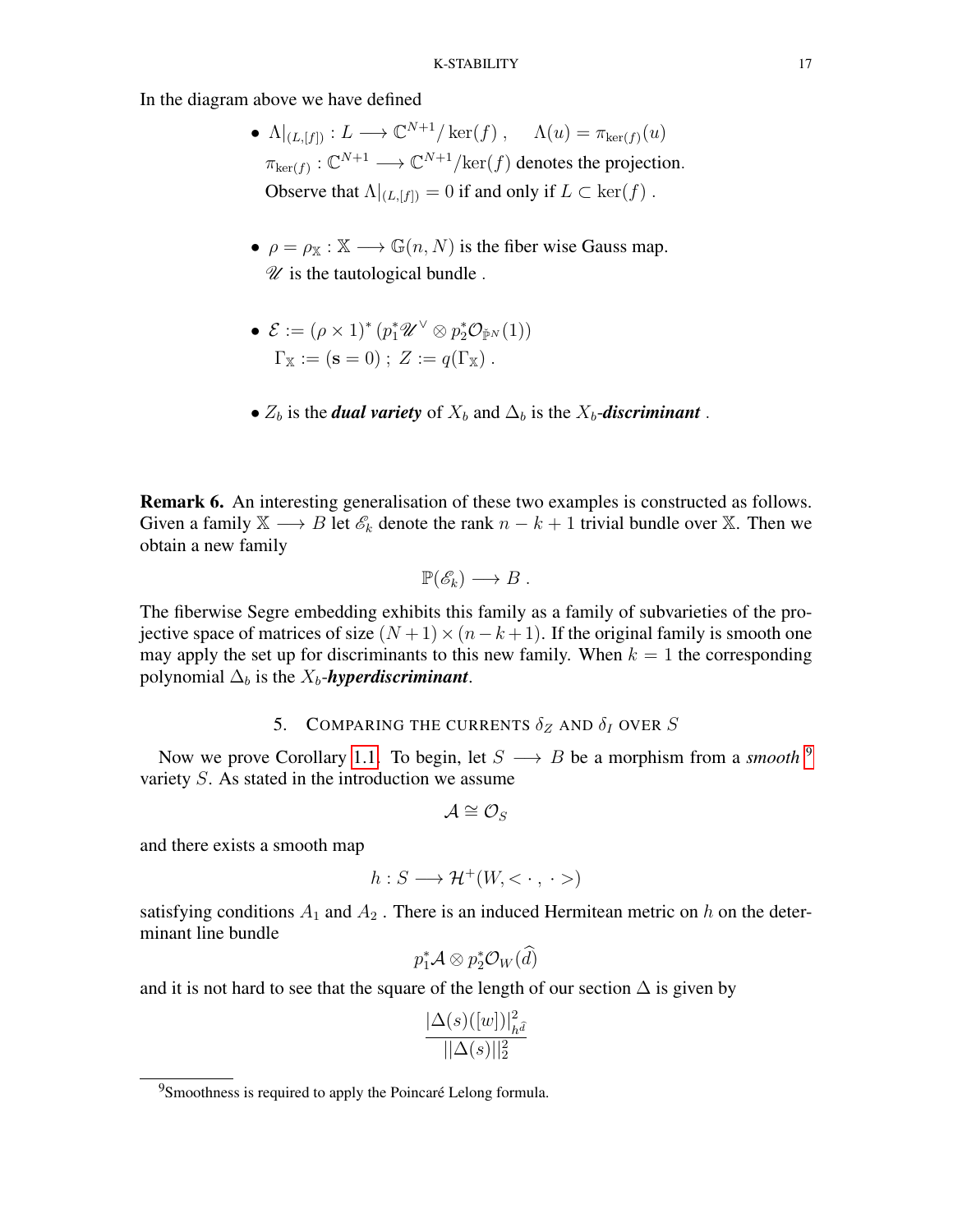The denominator being the usual  $L^2$  norm

$$
||\Delta(s)||_2^2 := \int_{\mathbb{P}(W)} |\Delta(s)(\cdot)|_{h^{\widehat{d}}}^2 \, \omega_{FS}^l \quad ; \ l+1 = \dim(W) \, .
$$

The Poincaré Lelong formula gives

$$
\frac{\sqrt{-1}}{2\pi}\partial\overline{\partial}\log\frac{|\Delta(s)([w])|^2_{h^{\widehat{d}}}}{||\Delta(s)||^2_2}=\delta_Z-c_1\left(\mathcal{A}\otimes\mathcal{O}_W(\widehat{d})\ ;\ h\right)\ .
$$

Recall that the triviality of A over S is equivalent to having a lift of <sup>[10](#page-17-0)</sup> the map  $\Delta$  to the affine cone

$$
\Delta: S \longrightarrow H^0(\mathbb{P}(W), \mathcal{O}(\widehat{d})) \setminus \{0\} .
$$

Next fix some base point  $o \in S$ . Then

$$
c_1\left(\mathcal{A}\otimes\mathcal{O}_W(\widehat{d})\; ;\; h\right)\vert_{S\times\mathbb{P}(W)}=\widehat{d}\omega_{FS}+\frac{\sqrt{-1}}{2\pi}\partial\overline{\partial}\log\frac{||\Delta(s)||_2^2}{||\Delta(o)||_2^2}
$$

With this said we have the following proposition concerning the direct image of this current under  $\pi$ .

Proposition 5.1. *Let* η *be a smooth compactly supported form on* S

$$
\eta\in C^\infty\Lambda_0^{\dim(S)-1,\dim(S)-1}(S)
$$

*Then*

$$
\int_{Z} \pi^*(\eta) \wedge \omega_{FS}^l = \int_{S} \eta \wedge \frac{\sqrt{-1}}{2\pi} \partial \overline{\partial} \log \left( e^{\theta(s)} \frac{||\Delta(s)||_2^2}{||\Delta(o)||_2^2} \right)
$$

*where* θ *is defined by*

$$
\theta(s) := \int_{\mathbb{P}(W)} \log \frac{|\Delta(s)([w])|^2_{h^{\widehat{d}}}}{||\Delta(s)||^2_2} \omega_{FS}^l.
$$

The birationality of  $I$  and  $Z$  imply that we have the identity

$$
\int_Z \pi^*(\eta) \wedge \omega_{FS}^l = \int_I \pi^*(\eta) \wedge \omega_{FS}^l
$$

for all compactly supported forms  $\eta$  on S. Property A1 of the current  $\hat{\mathbf{e}}(H_0^{\mathcal{E}})$  implies that

$$
\int_Z \pi^*(\eta) \wedge \omega_{FS}^l = \int_{\mathbb{X}\times\mathbb{P}(W)} \frac{\sqrt{-1}}{2\pi} \partial \overline{\partial} \Psi^* \widehat{\mathbf{e}}(H_0^{\mathcal{E}}) \wedge \omega^l \wedge \pi^*(\eta).
$$

Property A2 and the variation formula show that

$$
\int_{\mathbb{X}_s\times\mathbb{P}(W)}\Psi^*\widehat{\mathbf{e}}(H_0^{\mathcal{E}})\wedge\omega^l=\int_{\mathbb{X}_s\times\mathbb{P}(W)}\mathbf{e}(H_0^{\mathcal{E}};H_S^{\mathcal{E}})\wedge\omega^l+\text{a pluriharmonic function of }s.
$$

Therefore we see that for all compactly supported forms  $\eta$  we have

$$
\int_S \eta \wedge \frac{\sqrt{-1}}{2\pi} \partial \overline{\partial} \int_{\mathbb{X}_s \times \mathbb{P}(W)} \mathbf{e}(H_0^{\mathcal{E}}; H_S^{\mathcal{E}}) \wedge \omega^l = \int_S \eta \wedge \frac{\sqrt{-1}}{2\pi} \partial \overline{\partial} \log \left( e^{\theta(s)} \frac{||\Delta(s)||_2^2}{||\Delta(o)||_2^2} \right) .
$$

Therefore we have proved Corollary [1.1](#page-4-3) .

<span id="page-17-0"></span> $10$ We will also denote the lifted map by  $\Delta$  as well.